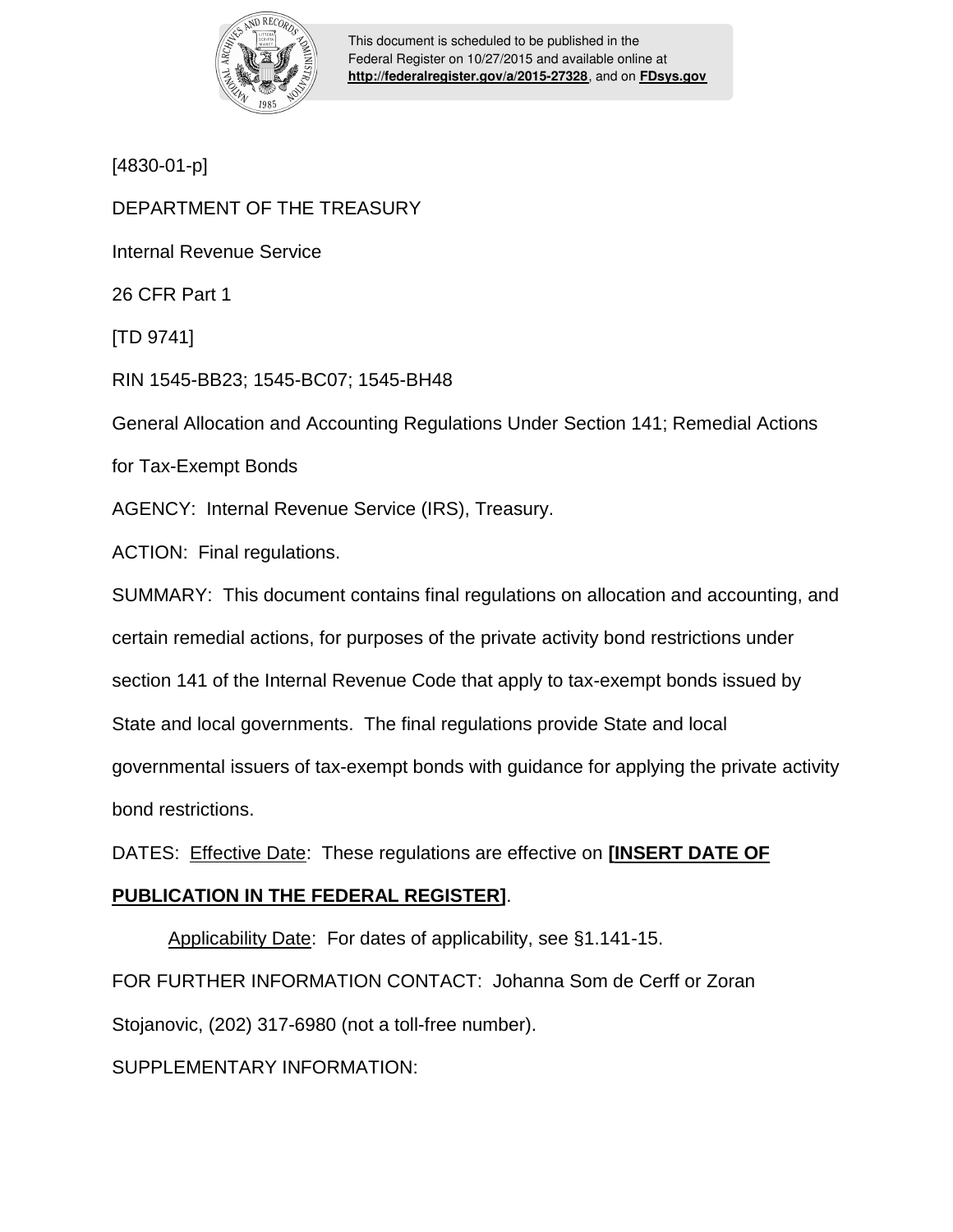Paperwork Reduction Act

The collection of information contained in these regulations has been reviewed and approved by the Office of Management and Budget in accordance with the Paperwork Reduction Act of 1995 (44 U.S.C. 3507(d)) under control number 1545- 1451. The collection of information in these final regulations is in §1.141-12(d)(3), which requires an issuer to make a declaration of official intent to remediate bonds. This collection of information is necessary for an issuer's redemption or defeasance of bonds to be treated as a remedial action under §1.141-12 to preserve the tax-exempt status of the bonds. This collection of information is an increase in the total annual burden under control number 1545-1451. The respondents are State and local government issuers of tax-exempt bonds.

Estimated total annual reporting burden is 30,250 hours.

Estimated average annual burden per respondent is 3 hours.

Estimated number of respondents is 10,100.

An agency may not conduct or sponsor, and a person is not required to respond to, a collection of information unless it displays a valid control number assigned by the Office of Management and Budget. Books or records relating to a collection of information must be retained as long as their contents may become material in the administration of any internal revenue law. Generally tax returns and tax return information are confidential, as required by section 6103.

#### **Background**

In general, interest on State and local governmental bonds is excludable from gross income under section 103 upon satisfaction of certain requirements. Interest on a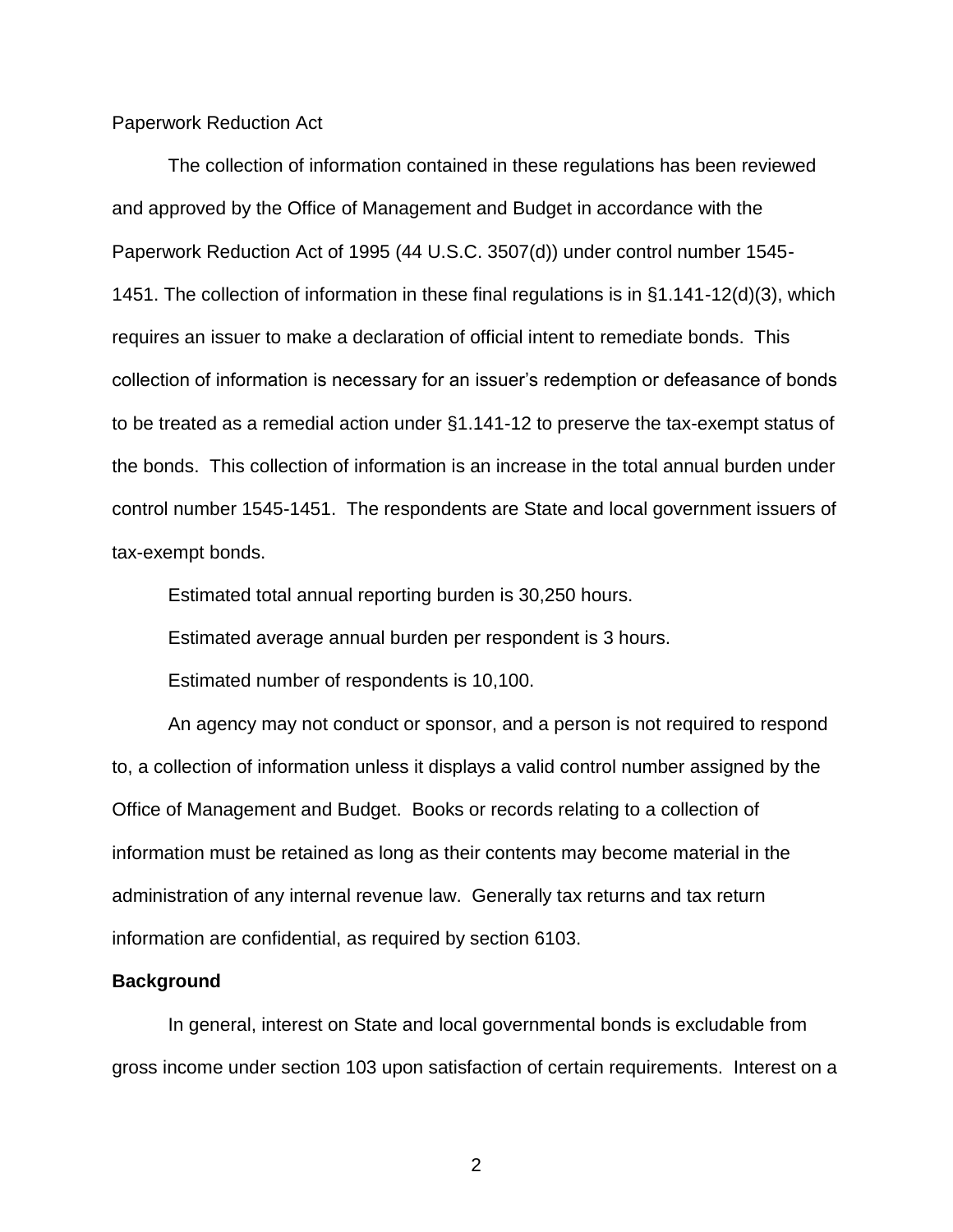private activity bond, other than a qualified private activity bond within the meaning of section 141, is not excludable under section 103. Section 141 provides certain tests that are used to determine whether a State or local bond is a private activity bond. These tests include the private business use test and the private security or payment test in section 141(b), and the private loan financing test in section 141(c). Section 145 provides similar tests that apply in modified form to qualified 501(c)(3) bonds.

Final regulations (TD 8712) under section 141 were published in the **Federal Register** on January 16, 1997 (62 FR 2275) (the 1997 Final Regulations), to provide comprehensive guidance on most aspects of the private activity bond restrictions. The 1997 Final Regulations, however, reserved most of the general allocation and accounting rules for purposes of section 141. An advance notice of proposed rulemaking (REG-142599-02) was published in the **Federal Register** on September 23, 2002 (67 FR 59767), regarding allocation and accounting rules for tax-exempt bond proceeds used to finance mixed-use output facilities. A notice of proposed rulemaking and notice of public hearing (REG-140379-02; REG-142599-02) was published in the **Federal Register** on September 26, 2006 (71 FR 56072), regarding allocation and accounting rules for tax-exempt bond proceeds, including special rules for mixed-use projects, and rules regarding the treatment of partnerships for purposes of section 141 (the Proposed Allocation Regulations). The Proposed Allocation Regulations also included amendments to regulations under section 145 on related matters that apply to qualified 501(c)(3) bonds. A public hearing was held on January 11, 2007. This document amends the Income Tax Regulations under sections 141 and 145 by adopting final rules on these topics. Certain provisions of the Proposed Allocation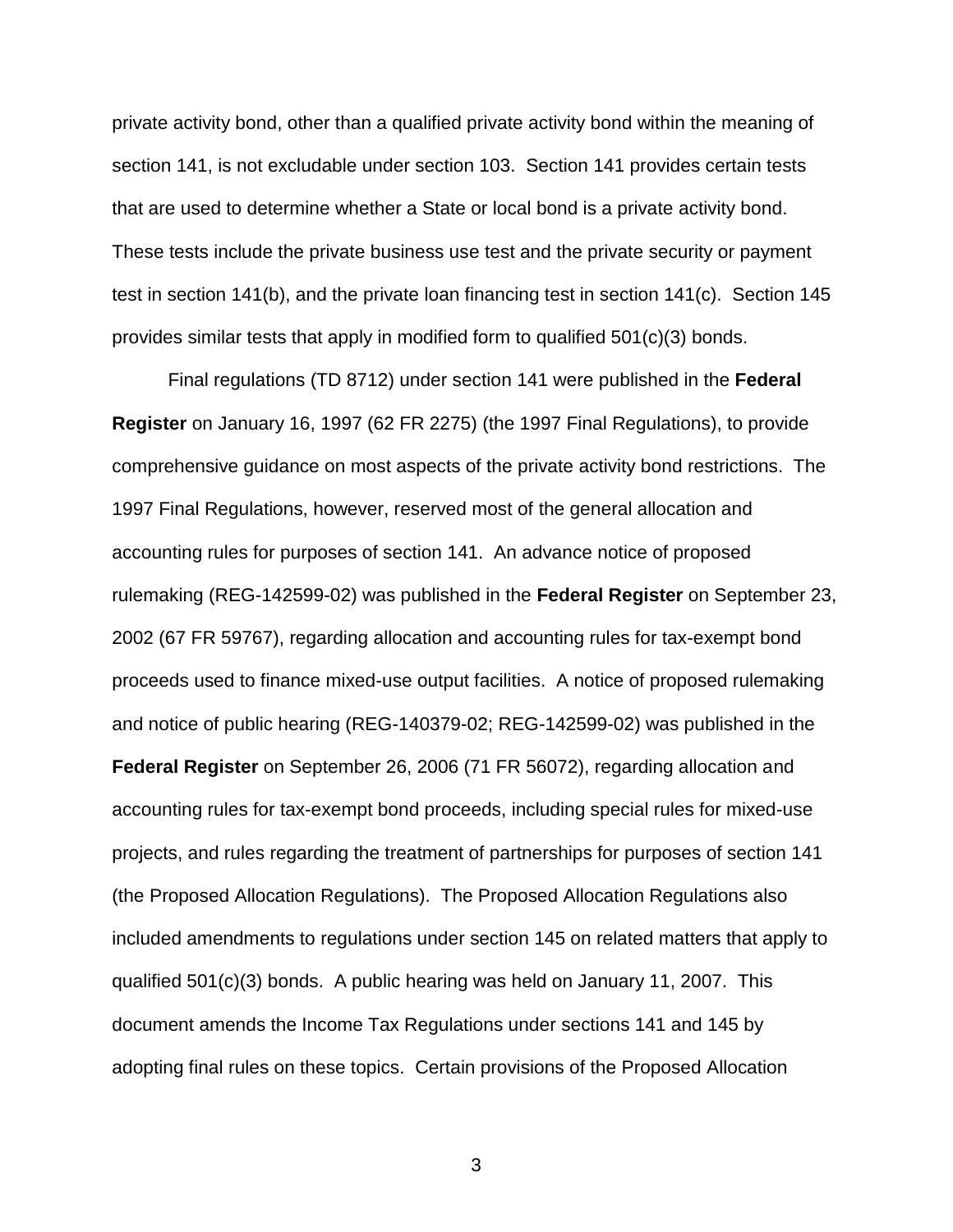Regulations are not being finalized and are withdrawn. A partial withdrawal of notice of proposed rulemaking is published elsewhere in this edition of the **Federal Register**.

A notice of proposed rulemaking and notice of public hearing (REG-132483-03) was published in the **Federal Register** on July 21, 2003 (68 FR 43059), regarding the amount and allocation of nonqualified bonds for purposes of certain remedial actions under sections 141 and 142 (the Proposed Remedial Action Regulations). The public hearing was cancelled because no requests to speak were received. Final regulations (TD 9150) were published in the **Federal Register** on August 13, 2004 (69 FR 50065), adopting the portions of the Proposed Remedial Action Regulations relating to section 142. Because of the interrelationship between the remedial action provisions under section 141 and the allocation and accounting rules, the portions relating to section 141 were not finalized at that time. This document adopts final rules regarding the amount and allocation of nonqualified bonds for purposes of the remedial action provisions under section 141. We refer to the Proposed Remedial Action Regulations and the Proposed Allocation Regulations collectively as the Proposed Regulations.

## **Explanation and Summary of Comments**

### I. Introduction

After consideration of the public comments, the Treasury Department and the IRS adopt the Proposed Regulations, with revisions, as final regulations (the Final Regulations). This section discusses significant aspects of the public comments and the revisions made in the Final Regulations.

### II. General Allocation Rules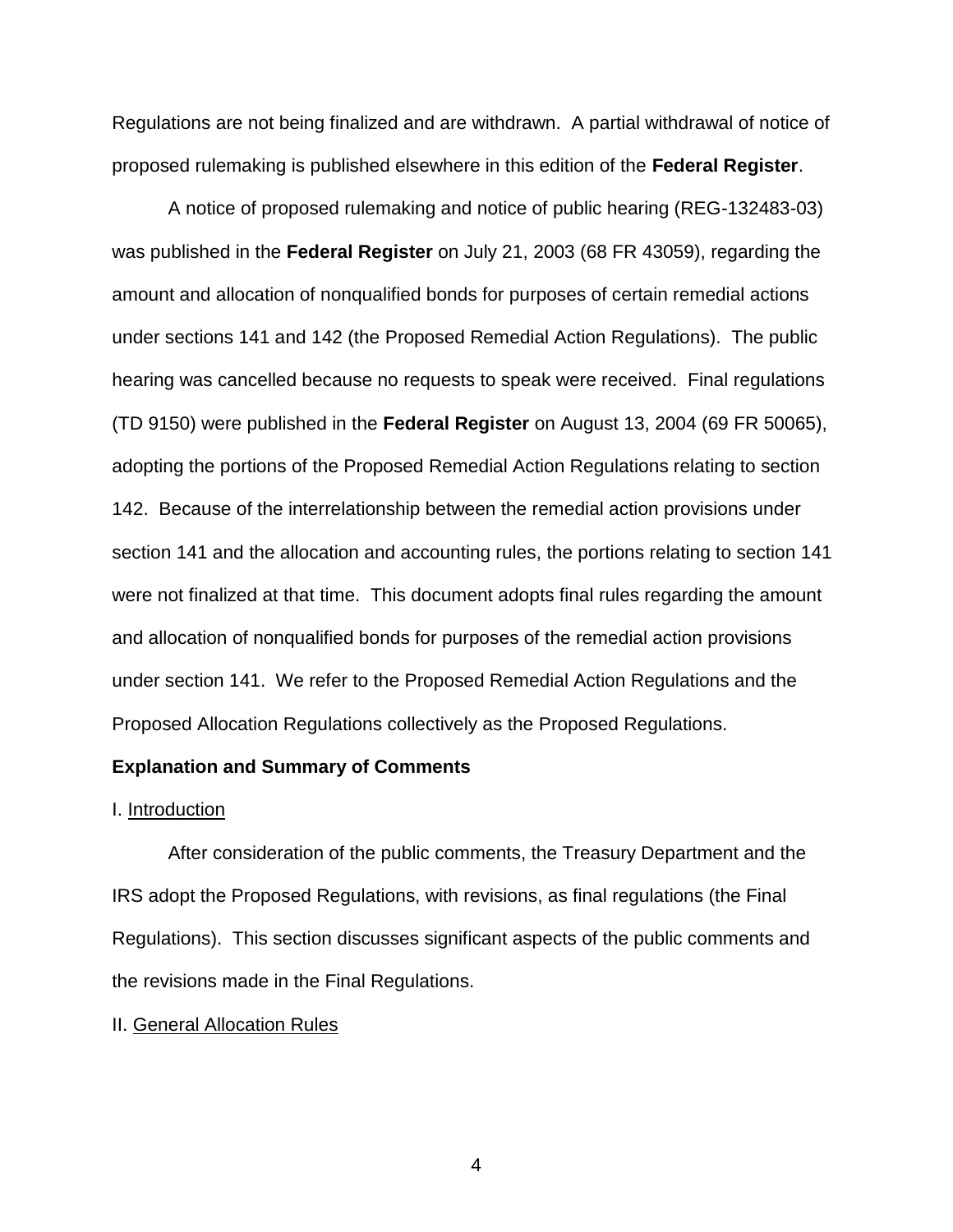The Proposed Regulations provided several allocation rules. Among these were rules regarding the allocation of proceeds of an issue of bonds that are obligations of a state or political subdivision under section 103(c)(1) (see §1.150-1(b)) (proceeds) and all other sources of funds (other funds) to expenditures, to the project, and to the uses of the project (that is, governmental use or private business use). The Proposed Regulations provided that proceeds and other funds generally may be allocated to expenditures using any reasonable, consistently applied accounting method, and that the allocation of proceeds and other funds to expenditures must be consistent with the allocation of proceeds and other funds for purposes of the arbitrage investment restrictions under section 148.

Commenters expressed concern that the consistency requirement was in conflict with the allowance of more than one method for allocating proceeds and other funds to projects. Commenters further questioned whether allocations of proceeds to expenditures were necessary other than for purposes of the arbitrage investment restrictions. The Final Regulations clarify that the issuer's allocation of proceeds to expenditures for purposes of the arbitrage investment restrictions also apply to expenditures for purposes of the private activity bond tests.

The Proposed Regulations provided generally that proceeds and other funds allocated to capital expenditures for a capital project are treated as allocated ratably throughout the project in proportion to the relative amounts of proceeds and other funds spent on that project. The Proposed Regulations further provided that generally proceeds and other funds are allocated to both governmental use and private business use of the project in proportion to the relative amounts of each source of funding spent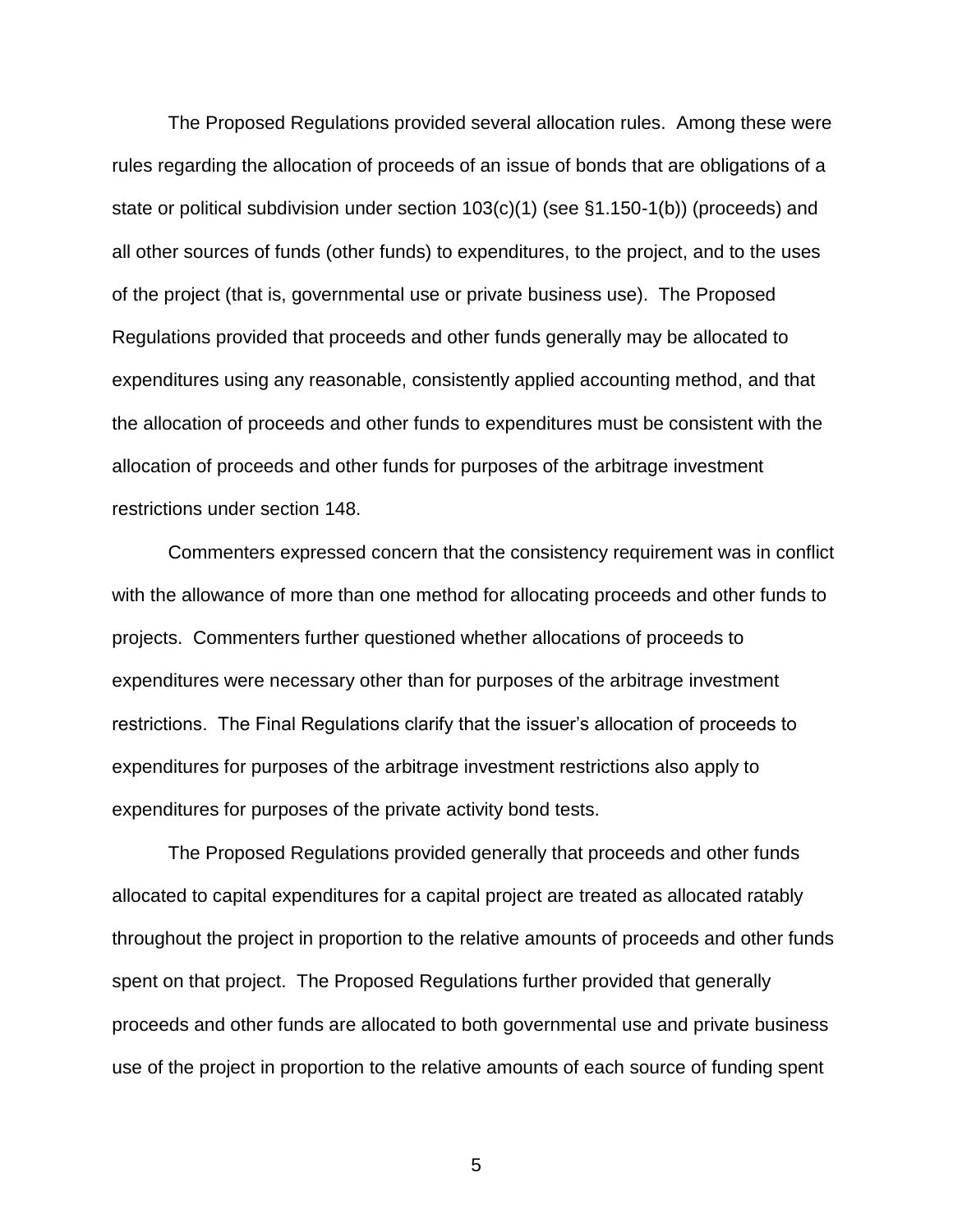on the project. The Final Regulations adopt these general pro rata allocation rules as proposed.

The Proposed Regulations defined a project to include functionally related or integrated facilities located on the same site, or on geographically proximate sites, that are reasonably expected to be placed in service within the same 12-month period. The Proposed Regulations provided certain special rules for the treatment of subsequent improvements to, and replacements of, a project. These proposed special rules treated subsequent improvements and replacements made more than 12 months after the original project was placed in service as part of the same project if the improvements and replacements were within the size, function, and usable space or the original design of the project.

Commenters expressed various concerns about the definition of project in the Proposed Regulations. Some commenters were concerned that the narrow definition of project, which includes only geographically proximate facilities placed in service within a short period, is inconsistent with the private activity bond tests generally, which apply to all facilities financed by the proceeds of a single issue of bonds. Commenters also questioned how the definition of project would apply in the context of a capital improvement program financed by the proceeds of a single issue of bonds that involves multiple facilities in different locations (for example, different school buildings within a district) placed in service over more than 12 months. Conversely, other commenters expressed concern that the definition of project is so broad that it would allow properties that have different owners, types of ownership interests, or types of financing (that is, are financed from different sources) to be considered a single project.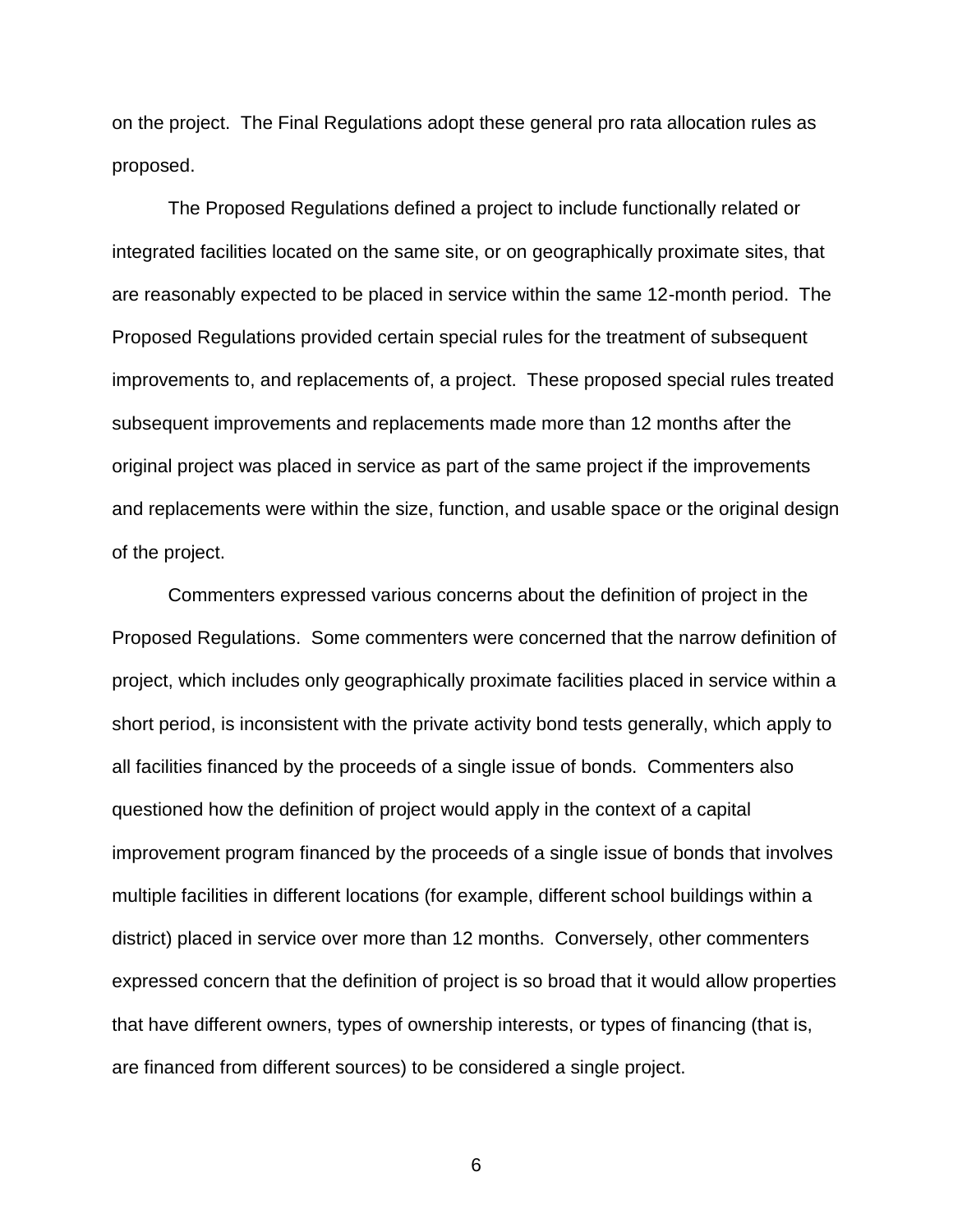Commenters inferred that the treatment of subsequent improvements meant that the funds, which could include proceeds and equity, for the original project and the subsequent improvements would be allocated throughout the original project and the subsequent improvements, possibly subjecting assets financed solely with equity to the private activity bond restrictions. They expressed concerns that the special allocation rules for mixed-use projects (discussed in section III. in this preamble) would be unavailable for these improvements due to the timing requirement applicable to the election.

The Final Regulations simplify the definition of project to cover all facilities or capital projects financed in whole or in part with proceeds of a single issue of bonds. This definition permits an issuer in its bond documents to identify as a single project all of the properties to be financed by proceeds of a single bond issue. Under this rule, issuers may identify specific properties or portions of properties regardless of the properties' locations or placed-in-service dates. This approach to the definition of project comports with the application of the private activity bond tests generally, which apply at the issue level. The Final Regulations also clarify through the examples that improvements financed with a later issue are a separate project.

Commenters requested clarification that, consistent with longstanding practice, each undivided ownership interest in an output facility be treated separately for purposes of applying the allocation rules. The Final Regulations provide this clarification.

Commenters also recommended extending the separate facility treatment for output facilities under the Proposed Regulations to other types of facilities. The Final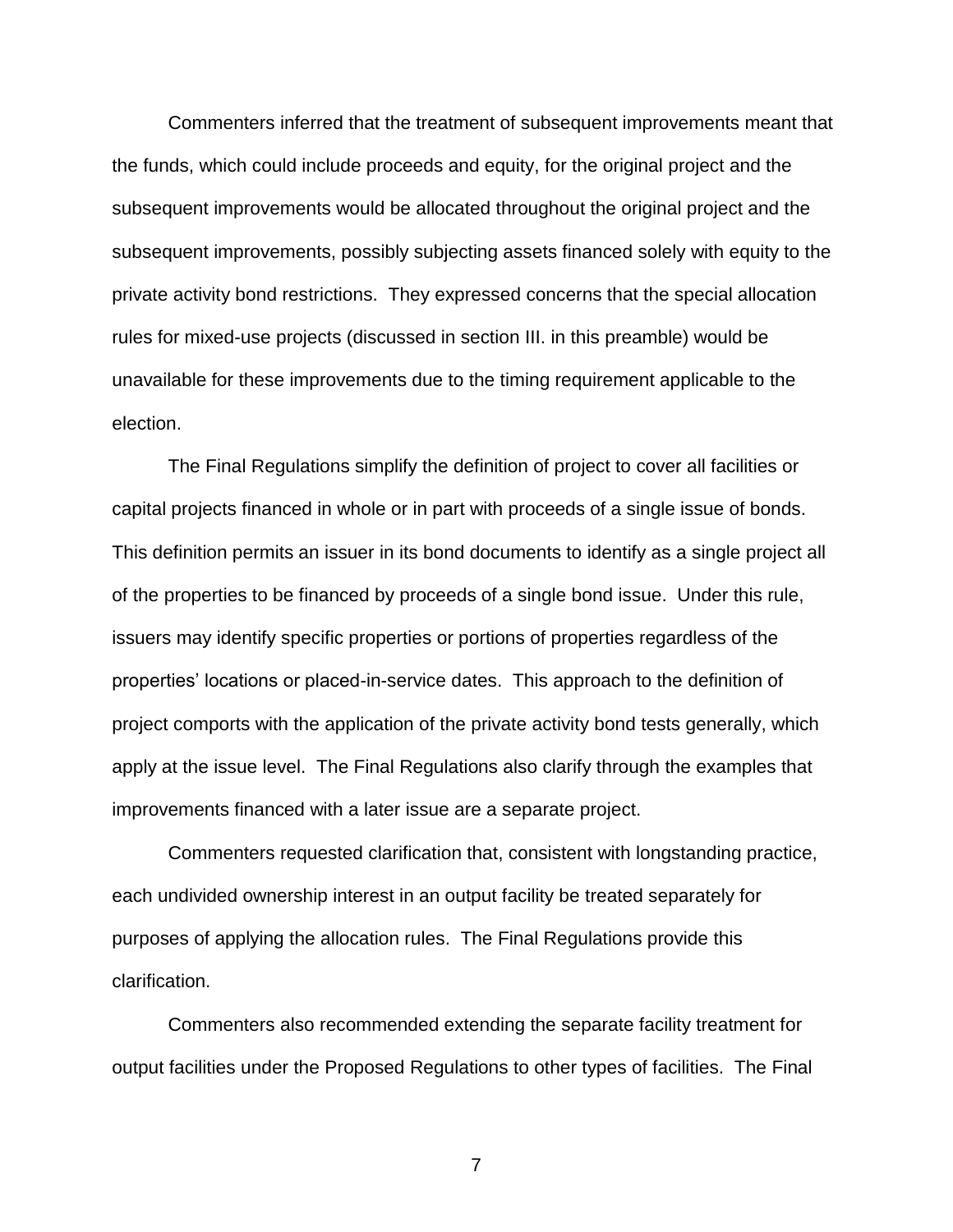Regulations do not adopt this recommendation because the use of output facilities is measured differently from the use of other facilities. The use of an output facility generally is measured in the amount of output purchased as a percentage of the facility's total available output. The amount of use by each user reflects the proportionate benefit of the available output to such user. Uses of other types of facilities are measured in various ways depending on how that use occurs (for example, in different discrete portions, at different times, or simultaneously) and may reflect simultaneous use by more than one user on a different, rather than proportionate, basis. Even without separate facility treatment, however, issuers may use proceeds to finance the governmental use portion of an eligible mixed-use project.

#### III. Special Allocation Rules for Eligible Mixed-Use Projects

#### A. In general

The Proposed Regulations provided special elective allocation rules for mixeduse projects. In general, these special rules gave effect to congressional intent to permit funding of mixed-use projects in part with tax-exempt bonds and in part with other funds using reasonable, proportionate allocation methods that reflect proportionate benefits to the various users. See H.R. Rep. No. 99-426, at 538 (1985). The Proposed Regulations defined a mixed-use project as a project that is reasonably expected to be used for more than the de minimis amount (generally 10 percent) of private business use permitted under the private activity bond tests (de minimis permitted private business use). The Proposed Regulations provided two alternative elective allocation methods for a mixed-use project, the discrete physical portion allocation method (discrete portion method) and the undivided portion allocation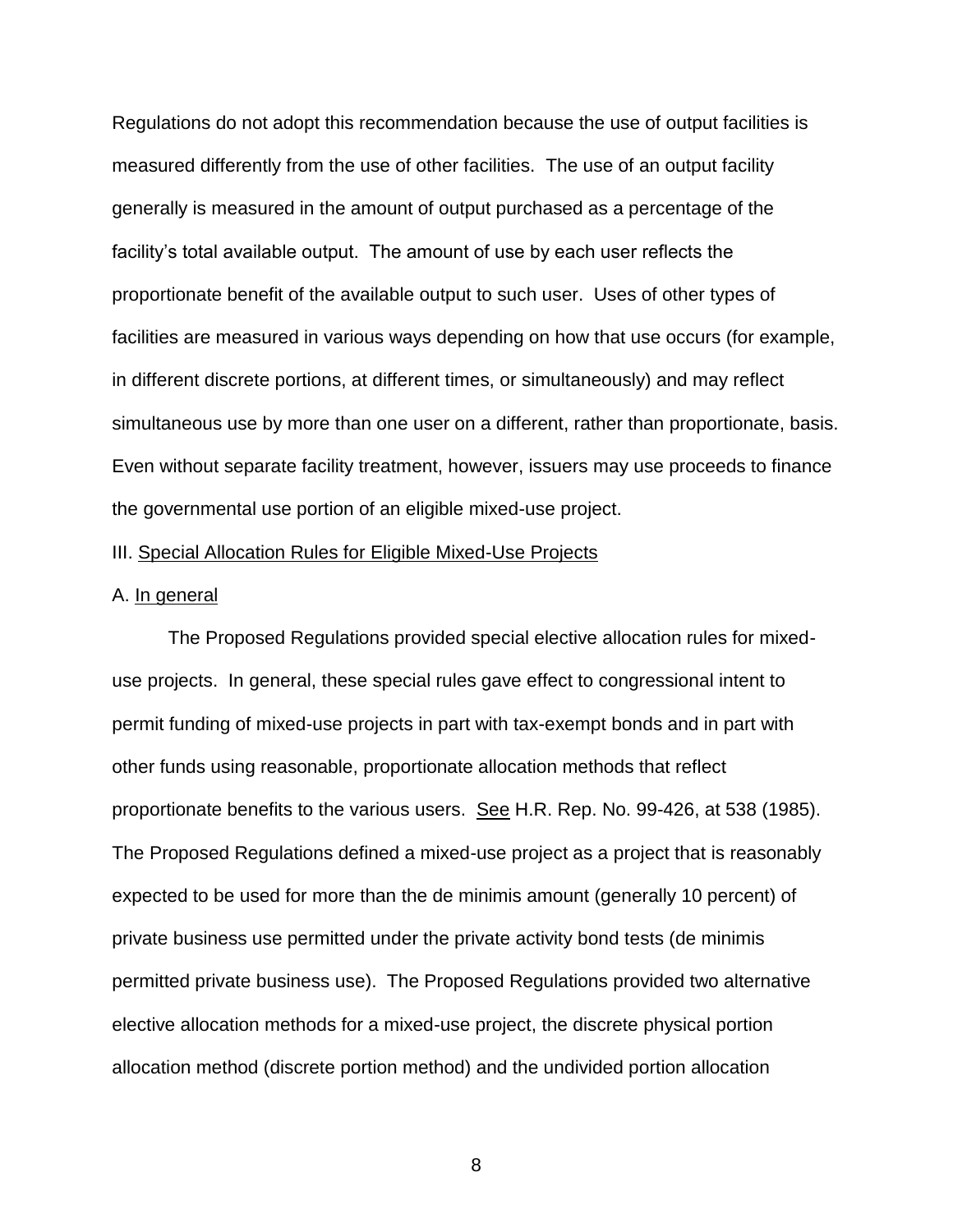method. The Proposed Regulations required the issuer to make a timely, written election, including preliminary and final allocations of proceeds and other funds, to use one of these alternative methods.

The discrete portion method allowed for dividing a mixed-use project into physically discrete portions and allocating the different sources of funds to the various discrete portions using a reasonable, consistently applied method that reflects the proportionate benefit to be derived by the various users of the project. The discrete portion method had a number of limitations, including the physical constraints of a discrete portion under the proposed project definition, limitations on measurement of a discrete portion, limitations associated with the fair market value of a discrete portion, and comparability conditions on reallocations of discrete portions within a project.

Under the undivided portion allocation method, projects were divided into governmental use and private business use portions on a notional, rather than physical, basis with tax-exempt proceeds allocated to the governmental use portion and the other funds allocated to the private business use portion. The availability of the proposed undivided portion allocation method was limited to circumstances in which the issuer reasonably expected that governmental use and private business use of the project would occur simultaneously on the same basis, or at different times.

Commenters criticized the complexity of the Proposed Regulations' two special allocation methods and the administrative burdens associated with the election requirement for mixed-use allocations. Commenters also criticized the discrete portion method's overly rigid treatment of reallocations or "floating" allocations. To simplify these rules, commenters recommended expanding the availability of the undivided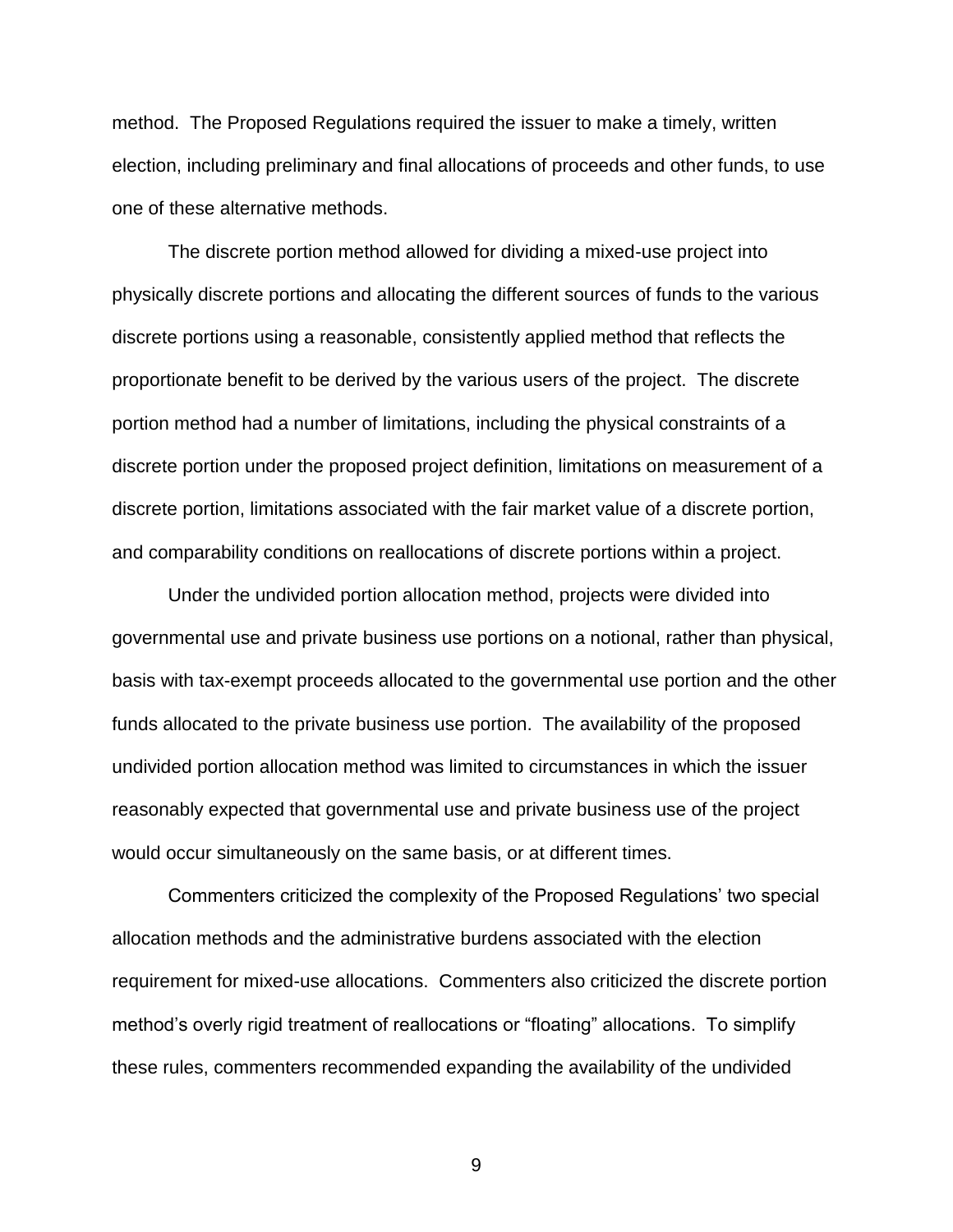portion allocation method to include all measureable use, adopting the undivided portion allocation method as the general rule for allocating proceeds and other sources to the uses of a mixed-use project, and eliminating the discrete portion method.

The Final Regulations adopt the recommendation to expand the availability of the undivided portion allocation method to include all measureable use and to make the undivided portion allocation method the exclusive allocation method for eligible mixeduse projects. Consistent with this change, the Final Regulations eliminate the discrete portion method and the election requirement. The Treasury Department and the IRS believe that the expanded version of the undivided portion allocation method in the Final Regulations generally will be simpler and more administrable than the two proposed allocation methods and will cover all circumstances otherwise covered by the discrete portion method under the Proposed Regulations. For example, unlike the proposed discrete portion method, which had significant constraints on "floating" allocations for administrability reasons, the undivided portion allocation method in the Final Regulations inherently allows floating allocations without further action or special tracking in that it involves allocations for an entire mixed-use project. Section III.B. in this preamble further discusses the undivided portion allocation method under the Final Regulations.

Under the Final Regulations, the undivided portion allocation method is available for "eligible mixed use projects." The Final Regulations define an "eligible mixed-use project" as a project that is financed with proceeds of bonds that purport to be governmental bonds when issued and qualified equity (discussed under Definition of qualified equity in section III.C. in this preamble) pursuant to the same plan of financing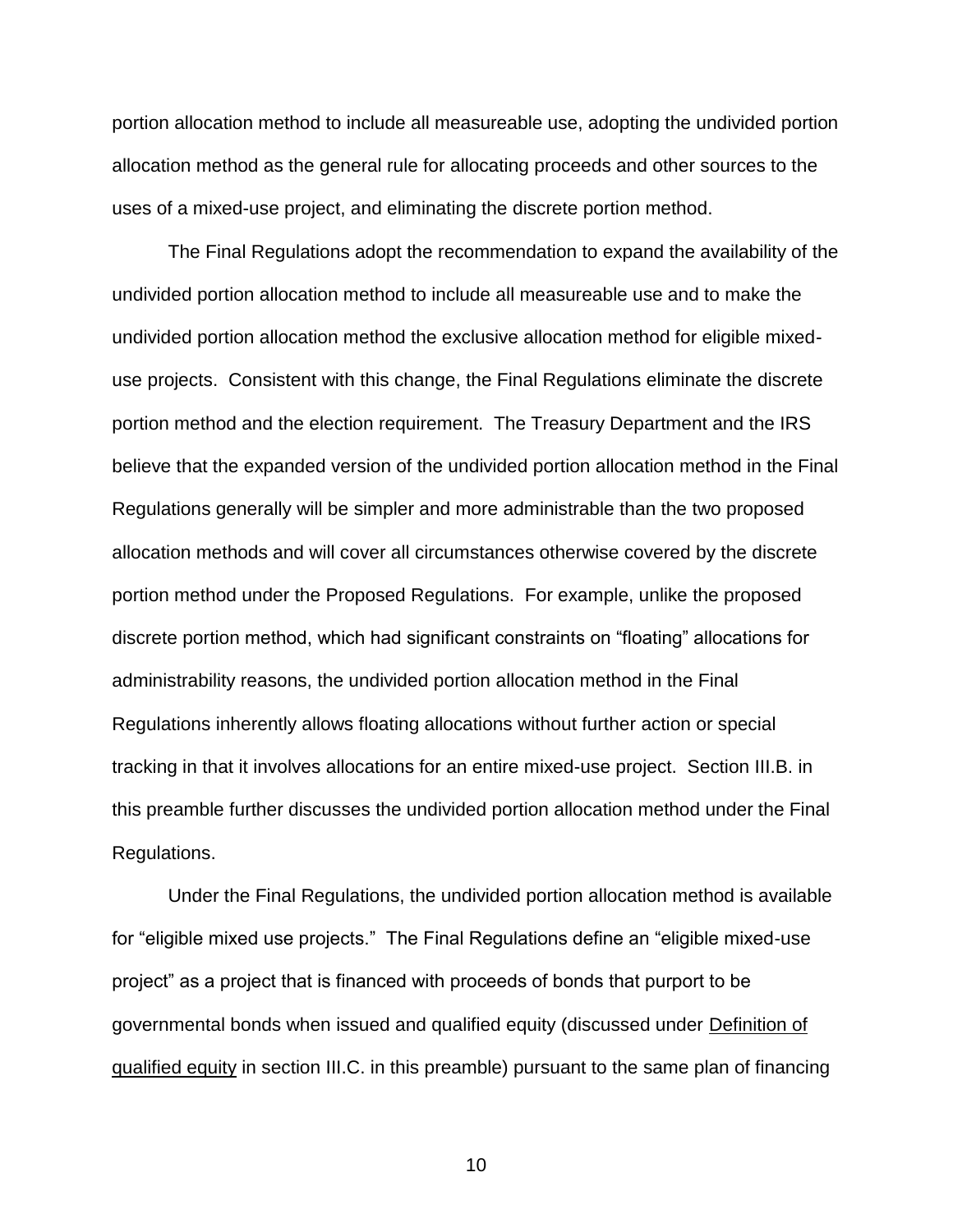(discussed under Same plan of financing in section III.D. in this preamble). Further, to qualify, the project must be wholly owned by one or more governmental persons or by a partnership in which at least one governmental person is a partner. (See discussion under Partnerships in section IV. in this preamble.)

#### B. Allocations to uses of a project

Under the Proposed Regulations, the undivided portion allocation method limited the targeting of qualified equity to private business use of the project to that percentage of the private business use equal to the percentage of capital expenditures of the project financed by the qualified equity, and similarly limited the targeting of proceeds to government use of the project to that percentage of the government use equal to the percentage of capital expenditures of the project financed by the proceeds. For projects other than output facilities, these limits applied to each one-year period of the measurement period. Commenters requested that unused qualified equity be carried over from one year to another or, in lieu of a carryover provision, revising the limit from an annual limit to one spanning the entire measurement period.

The Final Regulations do not adopt these recommendations. The general private business measurement rules, in contrast to those for use arising from output contracts, require a determination of the private business use of the proceeds on an annual basis as a preliminary step to determining the average private business use of the proceeds during the measurement period. When the amount of private business use of the project in any one-year period is less than the percentage of qualified equity, that qualified equity is not unused but, as the Final Regulations clarify, is allocated to governmental use of the project that is in excess of the percentage of proceeds. To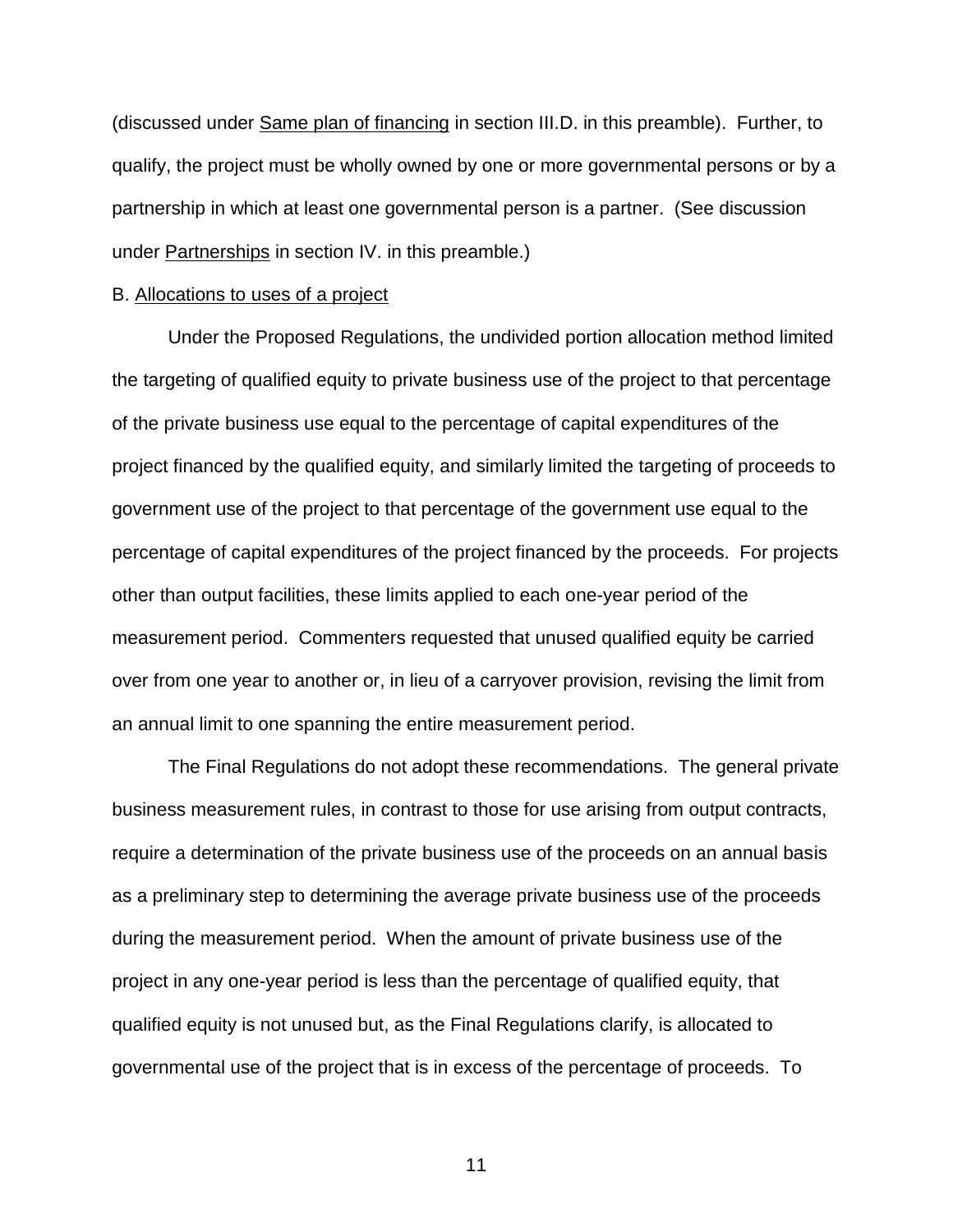allow carryover of private business use of the proceeds or in an amount determined solely over the measurement period would require revision of the measurement rules plus additional rules to prevent potentially abusive situations, thereby increasing complexity. The Final Regulations do, however, clarify that the annual limit only applies to use measured under the general measurement rules and not to use arising from output contracts.

### C. Definition of qualified equity

The Proposed Regulations defined qualified equity to mean proceeds of taxable bonds and funds not derived from a borrowing that are spent on the same project as proceeds of the purported governmental bonds to which the private activity bond tests will be applied (the applicable bonds). The Proposed Regulations further provided that qualified equity does not include equity interests in real property or tangible personal property. Commenters suggested expanding the definition of qualified equity to include the value of contributed property not purchased with proceeds of tax-advantaged bonds, arguing that this contribution should be treated as the equivalent of cash. Commenters also suggested that qualified equity include funds used to redeem bonds.

The Final Regulations adopt the proposed definition of qualified equity, with modifications. In recognition of the advent of expanded types of bonds that provide a Federal tax benefit (a tax-advantaged bond), which include, for example, a qualified tax credit bond under section 54A on which the interest on the bond is taxable, the Final Regulations clarify that "taxable bonds" that give rise to qualified equity exclude any taxadvantaged bond. The Final Regulations do not adopt the suggestion to include contributions of existing property as qualified equity for a project because that treatment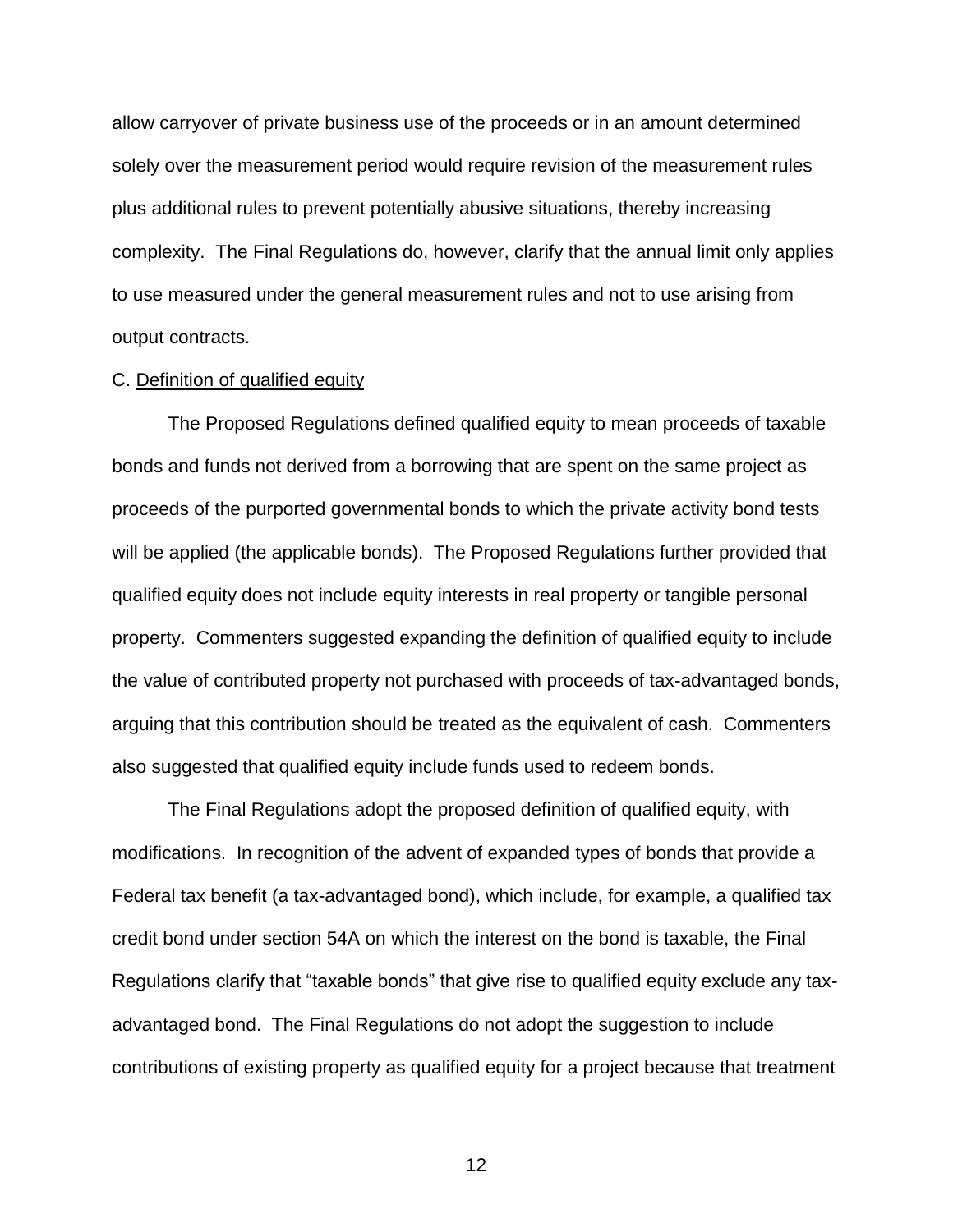would raise difficult issues of valuation and administrability and would be inconsistent with the rules governing allocations of proceeds of reimbursement bonds.

The Final Regulations do not adopt the comment recommending that amounts (other than proceeds) used to redeem bonds be treated as qualified equity because permitting increased private business use for the redemption of bonds in the ordinary course would be inconsistent with the private activity bond restrictions on the issue of bonds being redeemed. The 1997 Final Regulations already address the use of funds to redeem bonds under certain conditions in which bond redemptions serve as a remedial action to cure violations of the private business use restrictions. Further, as discussed under Anticipatory redemptions in section V.A. in this preamble, the Final Regulations add a new remedial action provision permitting early redemption in anticipation of increased private business use.

#### D. Same plan of financing

The definition of "project" in the Proposed Regulations required spending the proceeds and other sources on the properties pursuant to the same plan of financing. Commenters requested clarification of the meaning of the same plan of financing. The Final Regulations clarify that "same plan of financing" has the same meaning as in §1.150-1(c)(1)(ii) and that qualified equity is spent under the same plan of financing as proceeds of the applicable bonds if the qualified equity is spent on capital expenditures of the project no earlier than the earliest date on which the expenditure would be eligible for reimbursement were the bonds from which the proceeds are derived issued as reimbursement bonds and no later than the date that is the beginning of the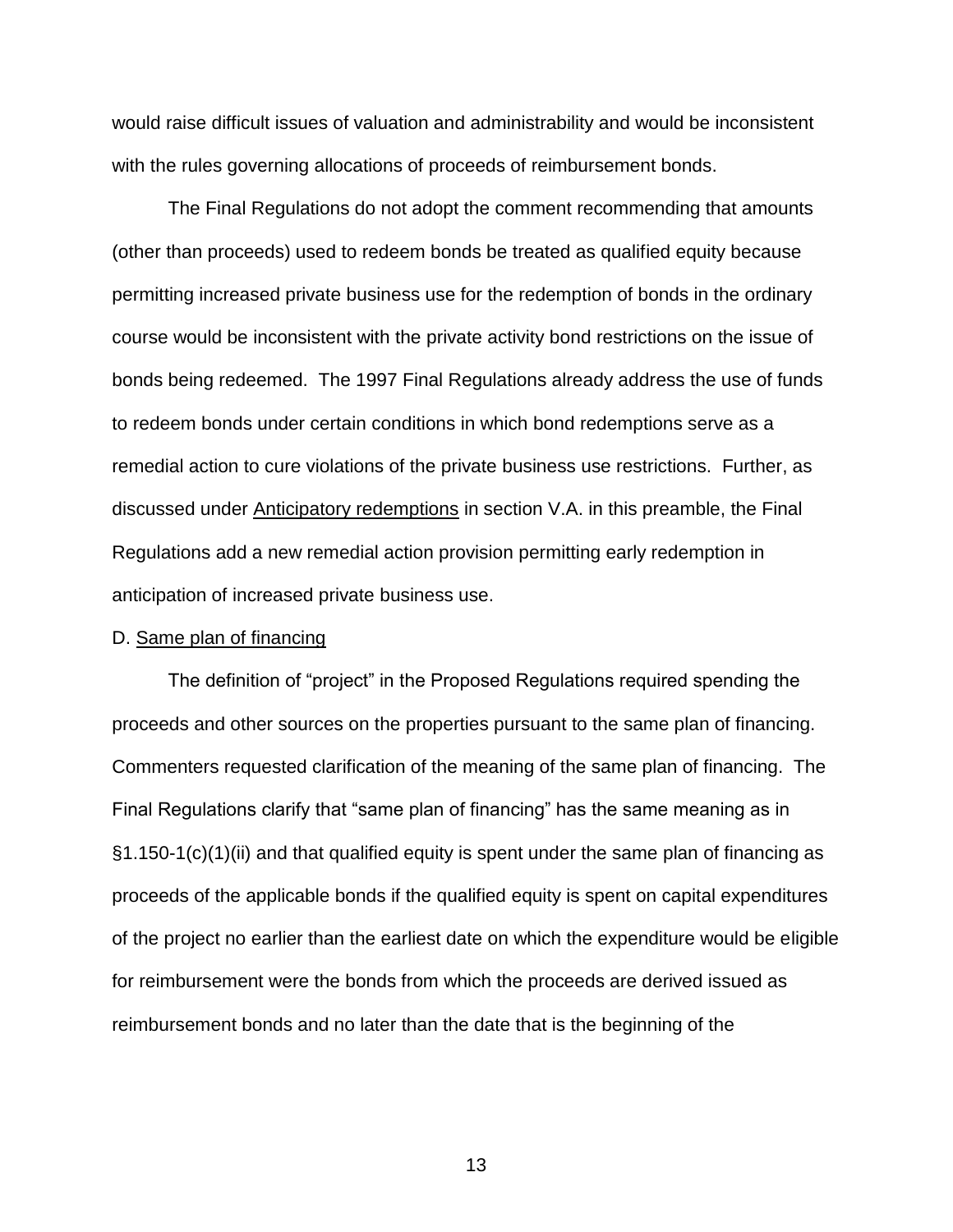measurement period for the project (other than amounts retained for reasonable purposes relating to the project as defined under the arbitrage investment restrictions). E. Allocation of proceeds of multiple issues.

The Proposed Regulations provided that if proceeds of more than one issue are allocated to capital expenditures of a mixed-use project to which the issuer elects to apply the discrete physical portion or undivided portion allocation method, then proceeds of those issues are allocated ratably to a discrete portion or undivided portion to which any proceeds are allocated in proportion to their relative shares of the total proceeds of such issues used for the project (the multiple issue rule). Commenters suggested eliminating this rule to permit issuers to allocate proceeds of the different issues financing a project to take maximum advantage of the overall private business use permitted, such as disproportionately allocating proceeds of a larger issue or a general obligation issue (that is, one paid from generally applicable taxes, for which private business use may be 100 percent because the private security or payment test will not be met) to private business use.

The Treasury Department and the IRS are concerned that a non-pro rata method of allocating proceeds of more than one issue to the uses of a project could not only lead to more private business use than when proceeds of a single issue are allocated, but would also be difficult to administer. Furthermore, this approach also would be inconsistent with the general allocation rule that allocates proceeds of two issues on a proportionate basis to the uses of a project that is not an eligible mixed-use project.

Commenters also suggested that the proposed multiple issue rule would create a barrier to tax-exempt financing of projects, such as airports, that traditionally have been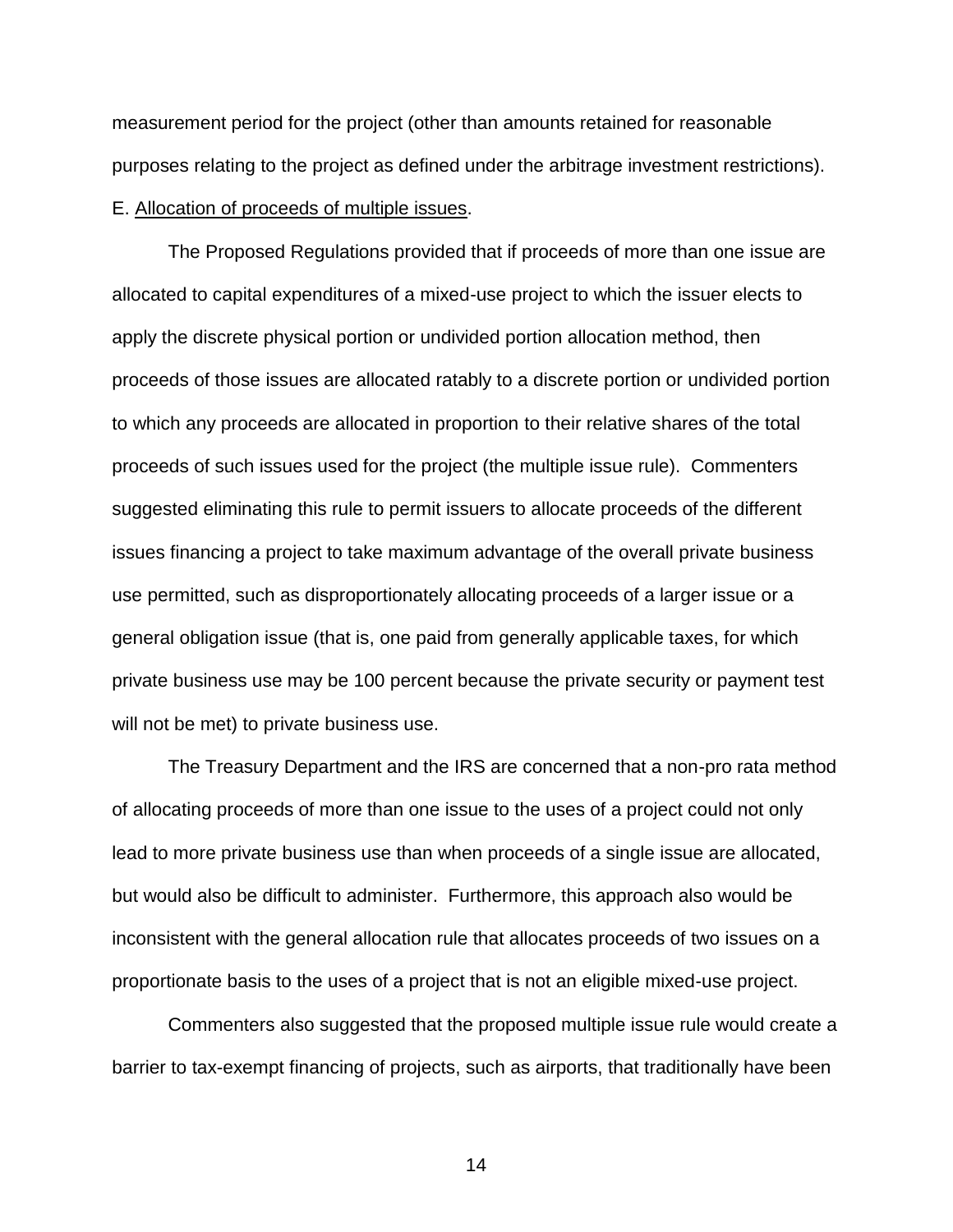financed with a combination of tax-exempt governmental bonds and qualified private activity bonds to reflect the governmental and qualified private business use occurring, respectively, in different discrete portions of a project, as neither type of bond would meet the criteria for tax-exempt status if the proceeds of both types were allocated to the same portions. The Treasury Department and the IRS recognize that certain projects contain portions that, if treated as separate facilities, would be eligible for financing with different types of tax-exempt bonds. The Final Regulations remove this barrier to tax-exempt financing of projects through the definition of "project," which allows each issuer to identify the different projects financed by its separate issues of governmental bonds and qualified private activity bonds.

### IV. Partnerships

The Proposed Regulations generally treated a partnership as an entity that is a nongovernmental person for purposes of the private activity bond tests. However, if all of the partners in a partnership were governmental persons, the Proposed Regulations provided a limited exception that would treat the partnership as an aggregate of its partners (that is, as governmental persons) for these purposes. The preamble to the Proposed Regulations specifically requested comments on the usefulness of aggregate treatment for a partnership of governmental persons (or 501(c)(3) organizations for qualified 501(c)(3) bonds) and private businesses. The preamble to the Proposed Regulations further indicated that the Treasury Department and the IRS were considering aggregate treatment in at least the limited circumstance of partnerships involving a constant percentage ("straight up") allocation of all partnership items. Commenters were in favor of aggregate treatment for such partnerships.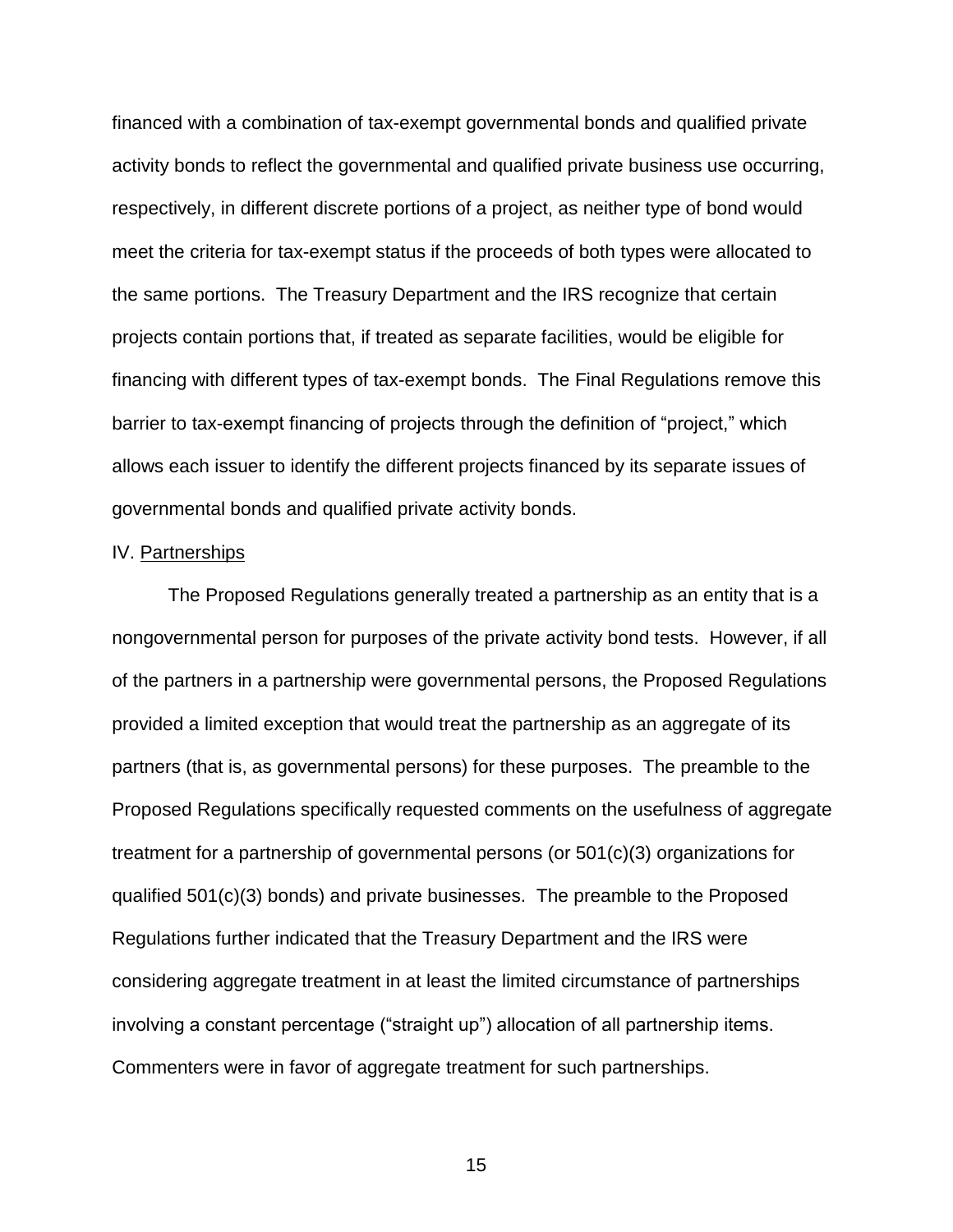In recognition of the development of various financing and management structures for government (or 501(c)(3) organization) facilities that involve the participation of private businesses, to provide flexibility to accommodate public-private partnerships, and to remove barriers to tax-exempt financing of the government's (or 501(c)(3) organization's) portion of the benefit of property used in joint ventures, the Final Regulations provide aggregate treatment for all partnerships. The Final Regulations further provide a rule for measuring the private business use of financed property resulting from the use of the property by a partnership that includes a partner that is a nongovernmental person. The amount of such use is the nongovernmental partner's share of the amount of the use of the property by the partnership, with such share defined as the nongovernmental partner's greatest percentage share of any of the specified partnership items attributable to the time during the measurement period that the partnership uses the property. The Final Regulations also provide that an issuer may determine the nongovernmental partner's share under guidance published in the Internal Revenue Bulletin.

The definition of qualified  $501(c)(3)$  bonds under section  $145(a)$  includes the private activity bond tests (with certain modifications) and an ownership test under which the property financed with qualified 501(c)(3) bonds must be owned by a 501(c)(3) organization or a governmental unit. In applying the private activity bond tests for purposes of qualified 501(c)(3) bonds, the Proposed Regulations treated a partnership as an aggregate if each of the partners was either a governmental person or a 501(c)(3) organization. The Proposed Regulations, however, did not apply such aggregate treatment for purposes of the ownership test. Commenters recommended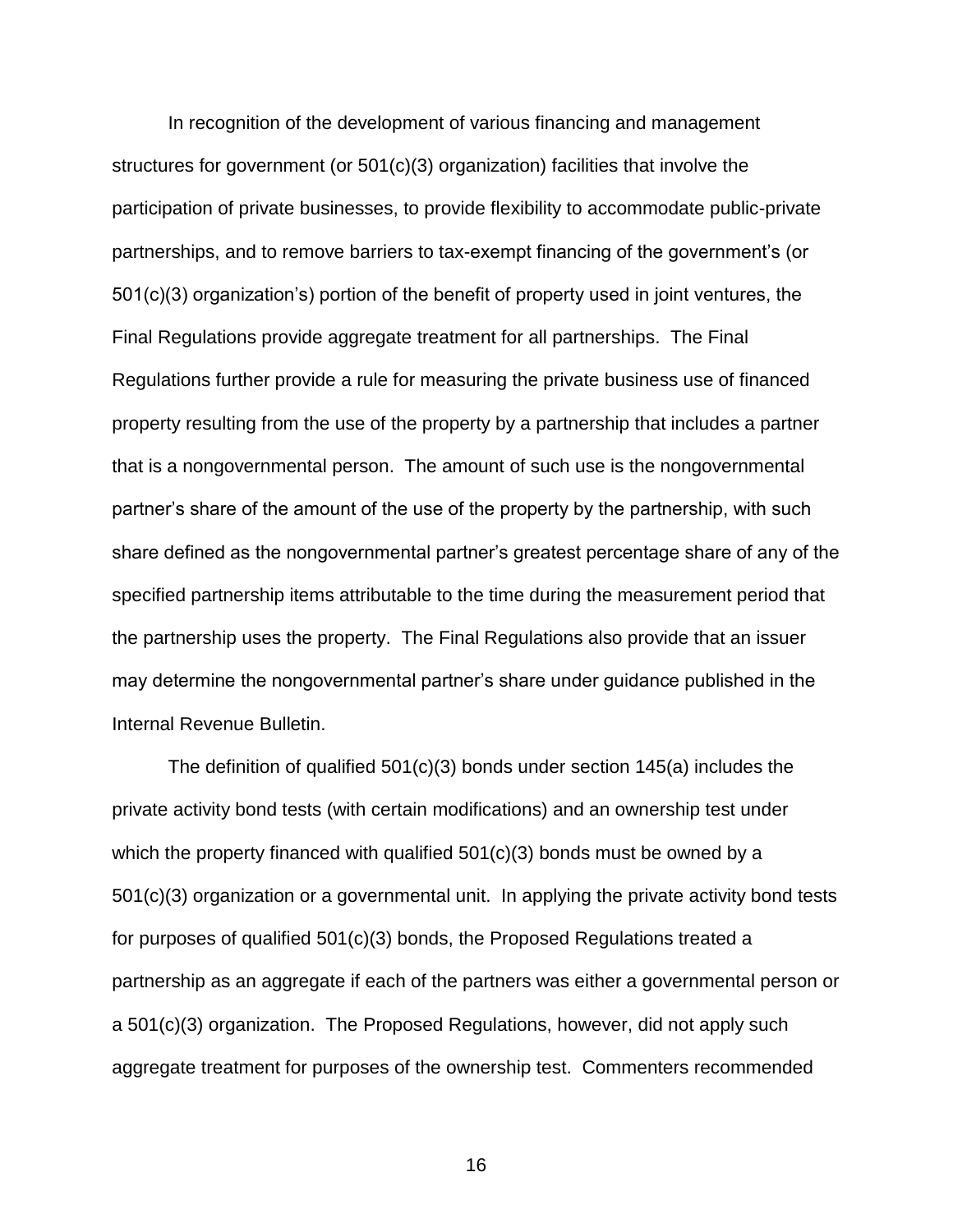applying aggregate treatment to partnerships for purposes of the ownership test, seeing no reason to distinguish between ownership for purposes of the ownership test and for purposes of the private activity bond tests, which also look to ownership of the financed property. The Final Regulations adopt this comment.

### V. Remedial Actions

## A. Anticipatory redemptions

The Proposed Allocation Regulations permitted proceeds of taxable bonds and funds not derived from borrowing that are used to retire tax-exempt governmental bonds to be treated as qualified equity under certain circumstances. This allows targeting of funds other than tax-exempt bond proceeds to finance portions of projects that are expected to be used for private business use in the future. The intent of this proposed rule is to encourage retirement of tax-exempt bonds before the occurrence of nonqualified use. The Proposed Allocation Regulations addressed when the bond must be retired, the issuer's reasonable expectations regarding use of the project, actual use of the project prior to the redemption, and the length of the term of the issue of which the bond to be retired is a part. Specifically, the bond to be redeemed was required to be retired at least five years before its otherwise-scheduled maturity date and within a period that starts one year before the deliberate act and ends 91 days before the deliberate act. Further, the issuer must not have expected that the project would be a mixed-use project. Thus, under the Proposed Allocation Regulations, an issuer could not use this anticipatory redemption for a project for which it had elected the special mixed-use allocation rules.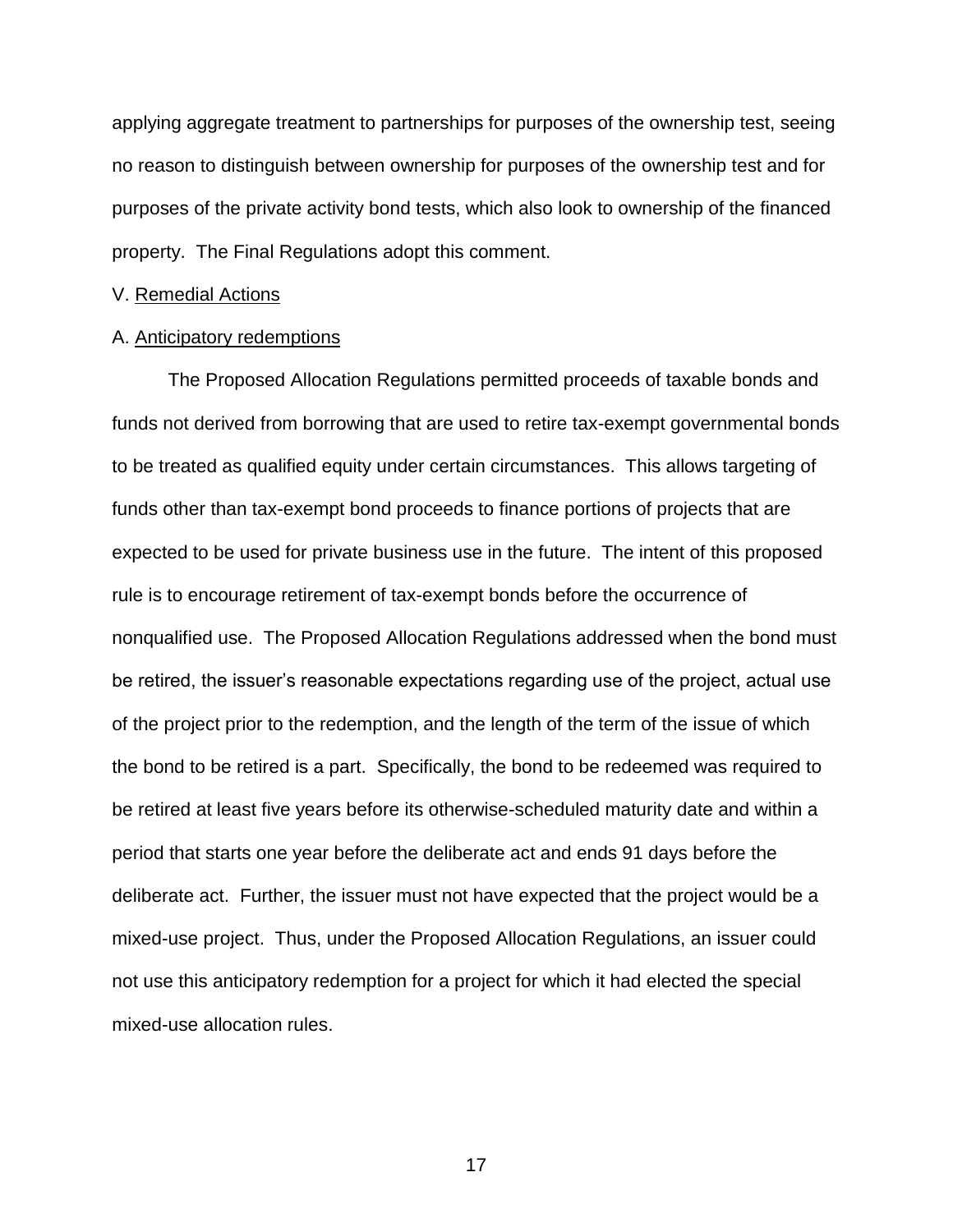Most commenters stated that the proposed provision would be of limited use and that the eligibility requirements are contrary to the policy of encouraging redemption of tax-exempt bonds earlier rather than later. Commenters recommended that the conditions for anticipatory redemption not be stricter than those under the existing remedial action regime for private business use, which permits a curative redemption or defeasance of nonqualified bonds within 90 days of the deliberate action causing the private activity bonds tests to be met. Commenters further suggested adding a provision to the remedial action rules permitting an issuer to redeem or defease bonds at any time in advance of a deliberate action that would cause the private business tests to be met. The suggested provision would require the issuer to declare its intent to redeem or defease the bonds that potentially could become the nonqualified bonds and identify the financed property. To encourage early redemption of tax-exempt bonds without imposing another set of rules for projects with unanticipated private business use, the Final Regulations adopt this recommendation to expand the remedial action rules to address this point.

#### B. Nonqualified bonds

The Proposed Remedial Action Regulations included amendments relating to the amount and allocation of nonqualified bonds to be remediated as a result of a deliberate action causing the private business tests or the private loan financing test to be met. The Proposed Remedial Action Regulations provided that the amount of the nonqualified bonds is that portion of the outstanding bonds in an amount that, if the remaining bonds were issued on the date on which the deliberate action occurs, the remaining bonds would not meet the private business use test or private loan financing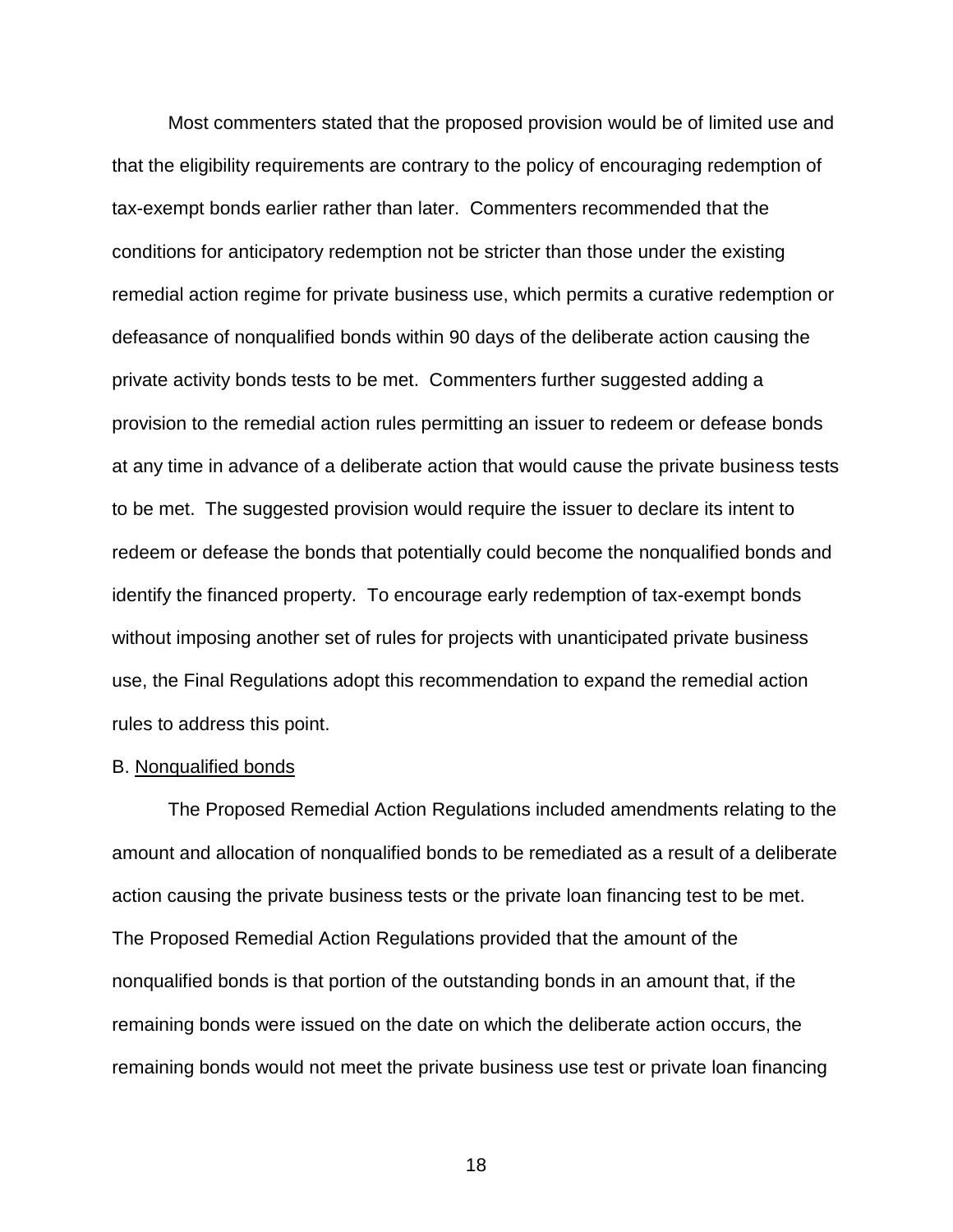test, as applicable. For this purpose, the amount of private business use is the greatest percentage of private business use in any one-year period commencing with the oneyear period in which the deliberate action occurs.

Commenters requested that the amount of nonqualified bonds be determined using the average amount of private business use over the entire measurement period rather than the highest private business use in any one-year period. The Final Regulations do not adopt this recommendation because this request is inconsistent with the limitations on annual allocations of proceeds and qualified equity to the uses of the project. The Final Regulations adopt the amendment to the provision regarding the amount of nonqualified bonds as proposed.

Commenters generally agreed with the proposed change that allows any bonds of any issue to be treated as the nonqualified bonds provided that the redemption or defeasance does not have the effect of extending the weighted average maturity (WAM) of the issue. Commenters, however, stated that some bond indentures require optional redemptions of a portion of a term bond to be used first to reduce the earliest mandatory sinking fund payments on the bond. In this case, the redemption or defeasance of the longest bonds would result in the extension of the WAM. Commenters recommended that the regulations permit bonds with longer maturities to be treated as the nonqualified bonds, as is permitted under the existing regulations. The Final Regulations adopt the rule as proposed, but provide a transition rule for outstanding bonds similar to that provided with respect to outstanding exempt facility bonds.

The Final Regulations reduce the amount of nonqualified bonds. An issuer who chooses to redeem or defease the nonqualified bonds need only redeem or defease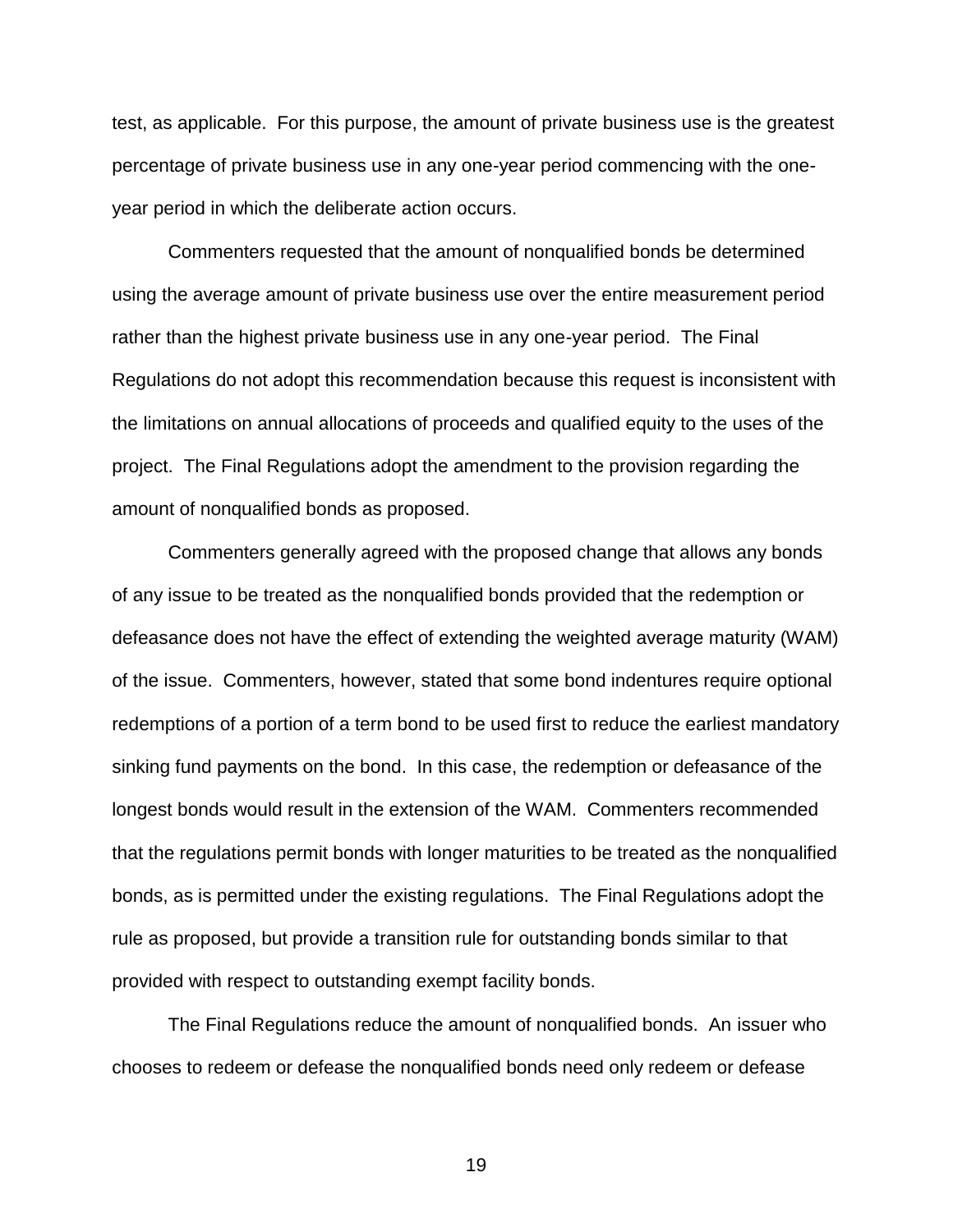sufficient bonds such that the remaining bonds would not meet the private business use or private loan financing test. Thus, unlike under the previous definition of nonqualified bonds, not all of the private business use or private loan, as calculated under the remedial action rules, necessarily will be remediated. To take into account any such remaining unremediated private business use or loan should a subsequent deliberate action occur, a conforming change is needed pertaining to continuing compliance. The Final Regulations include this change.

### VII. Effective/applicability dates

The Final Regulations generally apply to bonds sold on or after **[INSERT DATE 90 DAYS AFTER PUBLICATION IN THE FEDERAL REGISTER]**. The rules regarding remedial actions, however, apply to deliberate actions that occur on or after **[INSERT DATE 90 DAYS AFTER PUBLICATION IN THE FEDERAL REGISTER]**. The Final Regulations allow permissive application of (1) the partnership provisions, the allocation and accounting rules, and certain corresponding rules for qualified 501(c)(3) bonds in whole, but not in part, to bonds to which the 1997 Final Regulations apply; and (2) the multipurpose rule to bonds to which the refunding rules apply.

#### **Special Analyses**

Certain IRS regulations, including this one, are exempt from the requirements of Executive Order 12866, as supplemented and reaffirmed by Executive Order 13563. Therefore, a regulatory impact assessment is not required. It has also been determined that section 553(b) of the Administrative Procedure Act (5 U.S.C. chapter 5) does not apply to these regulations. It is hereby certified that the collection of information in these regulations will not have a significant economic impact on a substantial number of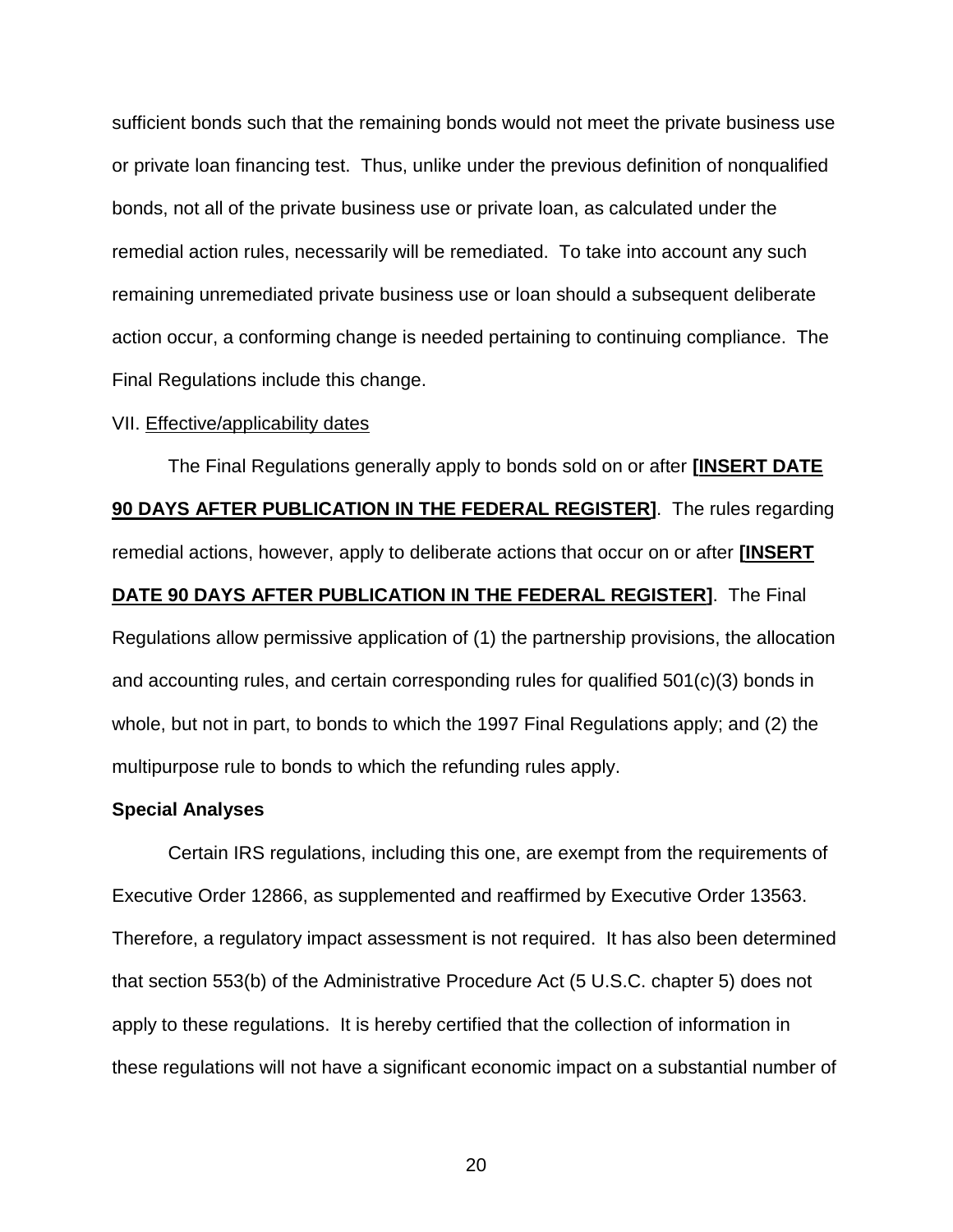small governmental jurisdictions. This certification is based upon the fact that few small governmental issuers are expected to take an anticipatory remedial action and that the amount of time required to meet the recordkeeping requirement is not significant. Therefore, a regulatory flexibility analysis under the Regulatory Flexibility Act (5 U.S.C. chapter 6) is not required. Pursuant to section 7805(f) of the Internal Revenue Code, the notices of proposed rulemaking preceding these regulations were submitted to the Chief Counsel for Advocacy of the Small Business Administration for comment on their impact on small governmental jurisdictions. No comments were received.

## **Drafting Information**

The principal author of these regulations is Johanna Som de Cerff, Office of Associate Chief Counsel (Financial Institutions & Products), IRS. However, other personnel from the IRS and the Treasury Department participated in their development.

#### **List of Subjects in 26 CFR Part 1**

Income taxes, Reporting and recordkeeping requirements.

## **Adoption of Amendments to the Regulations**

Accordingly, 26 CFR part 1 is amended as follows:

#### PART 1--INCOME TAXES

Paragraph 1. The authority citation for part 1 continues to read in part as follows: Authority: 26 U.S.C. 7805 \* \* \*

Par. 2. Section 1.141-0 is amended by adding an entry for §1.141-1(e), revising

entries for §1.141-6 and §1.141-12(d)(3) through (5), adding an entry for §1.141-

12(d)(6), revising the heading for §1.141-15, and adding entries for §1.141-15(b)(4),

 $(e)(1)$ ,  $(e)(2)$ ,  $(l)$  and  $(m)$  to read as follows: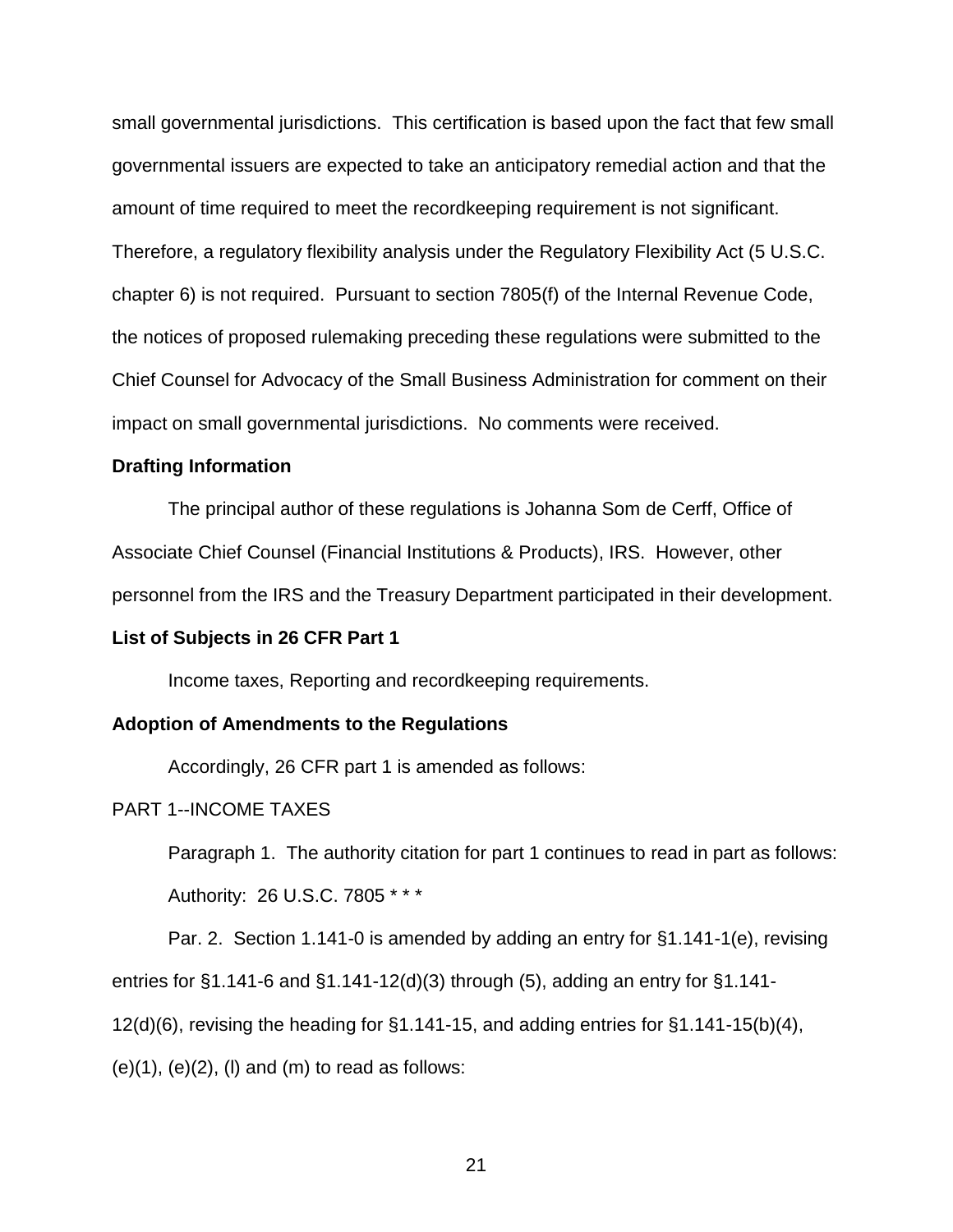§1.141-0 Table of contents.

\* \* \* \* \*

## §1.141-1 Definitions and rules of general application.

\* \* \* \* \*

(e) Partnerships. \* \* \* \* \*

## §1.141-6 Allocation and accounting rules.

(a) Allocation of proceeds to expenditures, projects, and uses in general.

- (1) Allocations to expenditures.
- (2) Allocations of sources to a project and its uses.
- (3) Definition of project.
- (b) Special allocation rules for eligible mixed-use projects.
- (1) In general.
- (2) Definition of eligible mixed-use project.
- (3) Definition of qualified equity.
- (4) Same plan of financing.
- (c) Allocations of private payments.
- (d) Allocations of proceeds to common costs of an issue.
- (e) Allocations of proceeds to bonds.

(f) Examples.

\* \* \* \* \*

## §1.141-12 Remedial actions.

\* \* \* \* \*

- (d) \* \* \*
- (3) Anticipatory remedial action.
- (4) Notice of defeasance.
- (5) Special limitation.
- (6) Defeasance escrow defined.

\* \* \* \* \*

## §1.141-15 Effective/applicability dates.

\* \* \* \* \*

- $(b)$  \* \* \*
- (4) Certain remedial actions.

\* \* \* \* \*

- (e) \* \* \*
- (1) In general.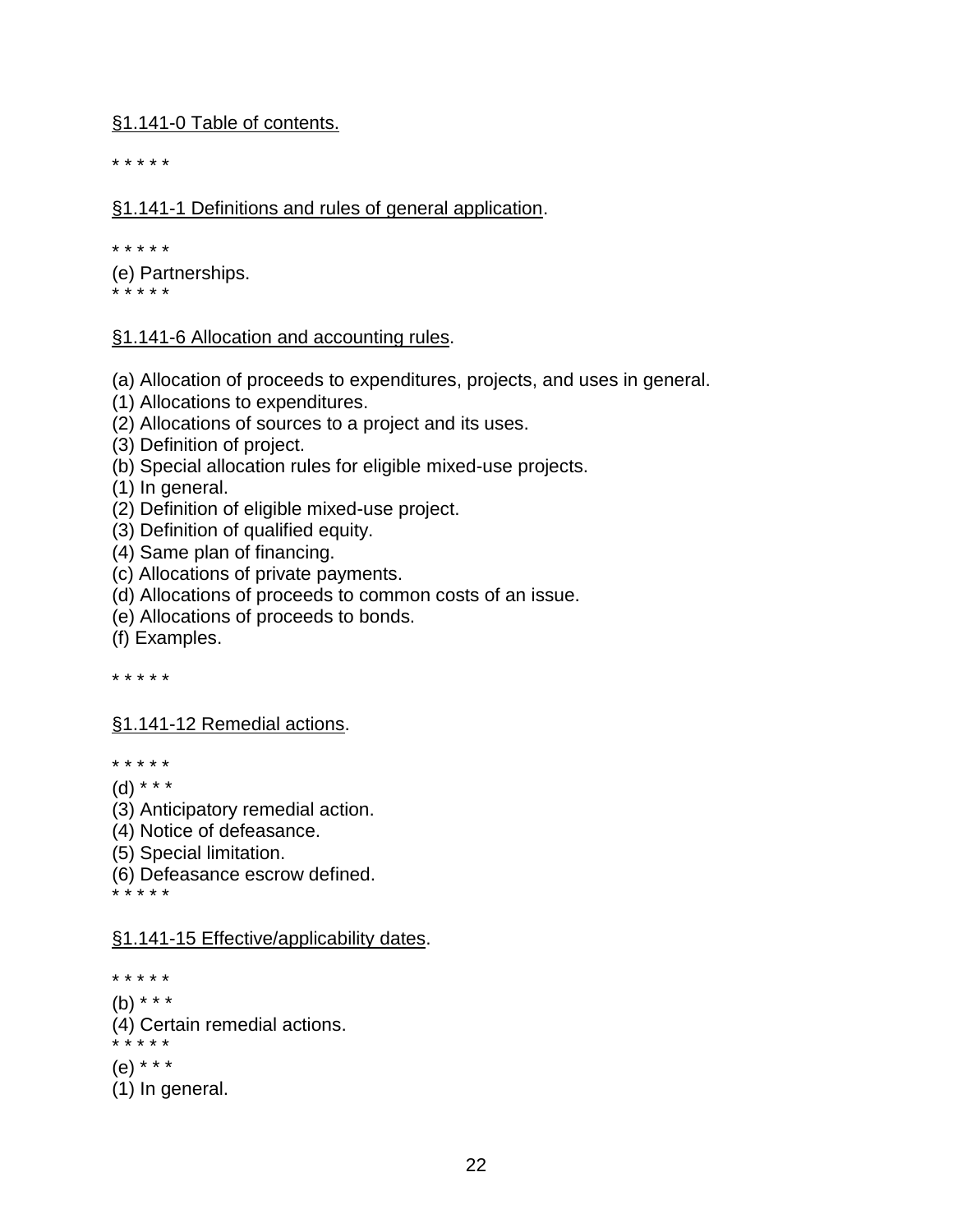(2) Transition rule for pre-effective date bonds.

\* \* \* \* \*

(l) Applicability date for certain regulations related to allocation and accounting.

- (1) In general.
- (2) Permissive application.

(m) Permissive retroactive application of certain regulations.

\* \* \* \* \*

Par. 3. Section 1.141-1 is amended by adding paragraph (e) to read as follows:

## §1.141-1 Definitions and rules of general application.

\* \* \* \* \*

(e) Partnerships. A partnership (as defined in section  $7701(a)(2)$ ) is treated as an

aggregate of its partners, rather than as an entity.

Par. 4. Section 1.141-3 is amended by redesignating paragraph  $(q)(2)(v)$  as

paragraph  $(q)(2)(vi)$  and adding new paragraph  $(q)(2)(v)$  to read as follows:

§1.141-3 Definition of private business use.

\* \* \* \* \*

 $(g)$  \* \* \*

 $(2)$  \* \* \*

(v) Special rule for partners that are nongovernmental persons--(A) The amount of private business use by a nongovernmental person resulting from the use of property by a partnership in which that nongovernmental person is a partner is that nongovernmental partner's share of the amount of use of the property by the partnership. For this purpose, except as otherwise provided in paragraph  $(g)(2)(v)(B)$  of this section, a nongovernmental partner's share of the partnership's use of the property is the nongovernmental partner's greatest percentage share under section 704(b) of any partnership item of income, gain, loss, deduction, or credit attributable to the period that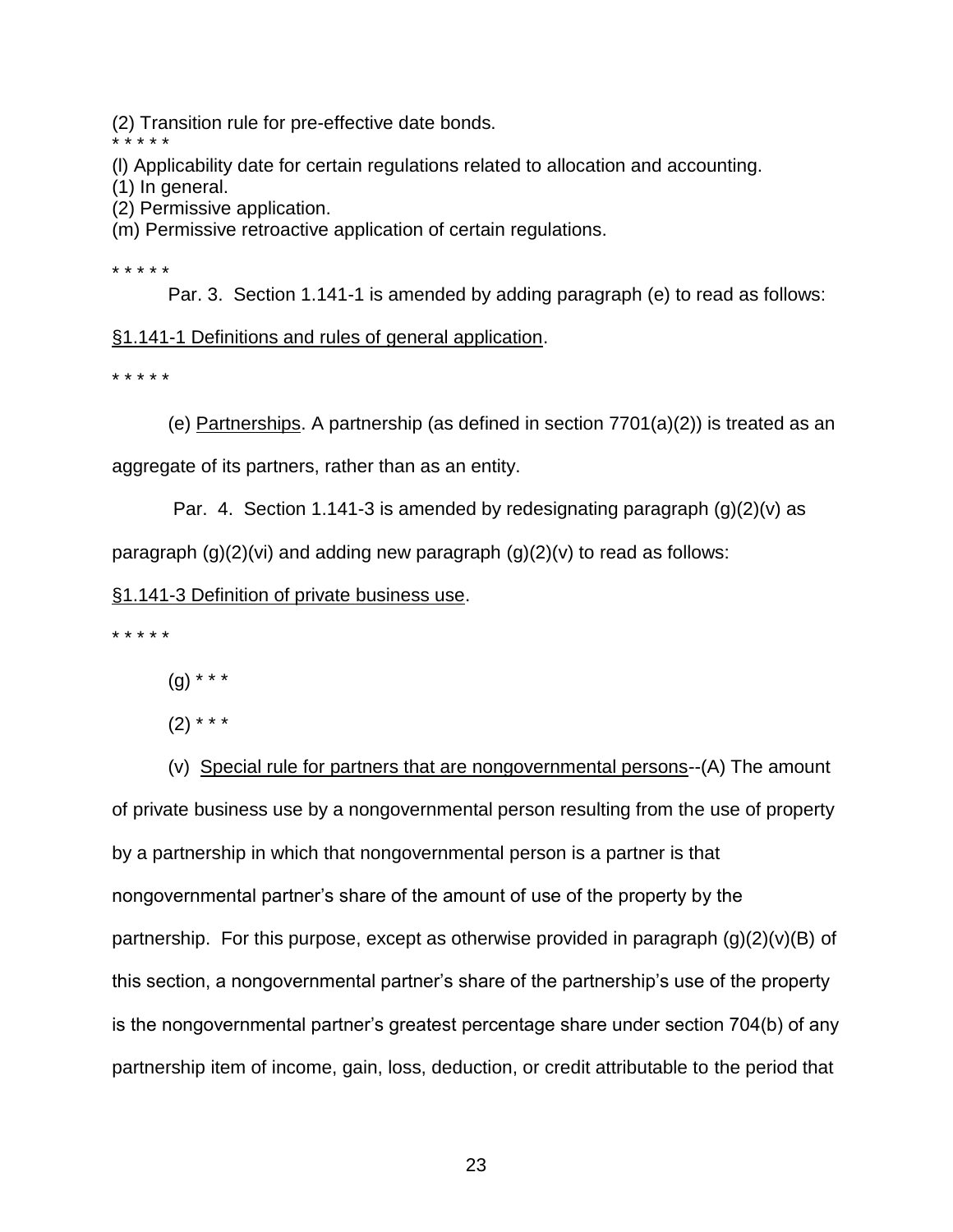the partnership uses the property during the measurement period. For example, if a partnership has a nongovernmental partner and that partner's share of partnership items varies, with the greatest share being 25 percent, then that nongovernmental partner's share of the partnership's use of property is 25 percent.

(B) An issuer may determine a nongovernmental partner's share of the partnership's use of the property under guidance published in the Internal Revenue Bulletin (see §601.601(d)(2)(ii)(b) of this chapter).

\* \* \* \* \*

Par. 5. Section 1.141-6 is revised to read as follows:

## §1.141-6 Allocation and accounting rules.

(a) Allocations of proceeds to expenditures, projects, and uses in general--(1) Allocations to expenditures. The allocations of proceeds and other sources of funds to expenditures under §1.148-6(d) apply for purposes of §§1.141-1 through 1.141-15.

(2) Allocations of sources to a project and its uses. Except as provided in paragraph (b) of this section (regarding an eligible mixed-use project), if two or more sources of funding (including two or more tax-exempt issues) are allocated to capital expenditures (as defined in §1.150-1(b)) for a project (as defined in paragraph (a)(3) of this section), those sources are allocated throughout that project to the governmental use and private business use of the project in proportion to the relative amounts of those sources of funding spent on the project.

(3) Definition of project--(i) In general. For purposes of this section, project means one or more facilities or capital projects, including land, buildings, equipment, or other property, financed in whole or in part with proceeds of the issue.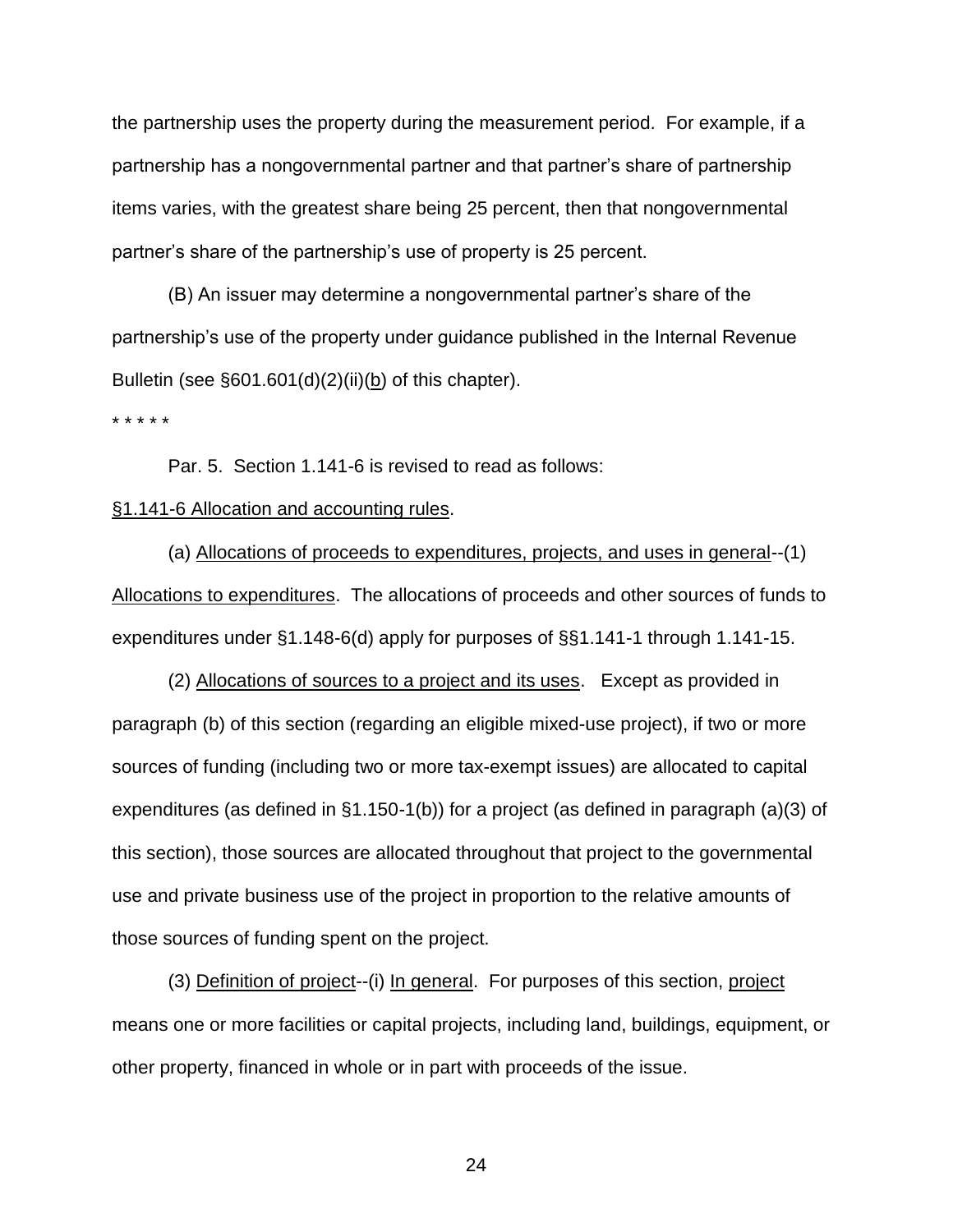(ii) Output facilities. If an output facility has multiple undivided ownership interests (respectively owned by governmental persons or by both governmental and nongovernmental persons), each owner's interest in the facility is treated as a separate facility for purposes of this section, provided that all owners of the undivided ownership interests share the ownership and output in proportion to their contributions to the capital costs of the output facility.

(b) Special allocation rules for eligible mixed-use projects--(1) In general. The sources of funding allocated to capital expenditures for an eligible mixed-use project (as defined in paragraph (b)(2) of this section) are allocated to undivided portions of the eligible mixed-use project and the governmental use and private business use of the eligible mixed-use project in accordance with this paragraph (b). Qualified equity (as defined in paragraph (b)(3) of this section) is allocated first to the private business use of the eligible mixed-use project and then to governmental use, and proceeds are allocated first to the governmental use and then to private business use, using the percentages of the eligible mixed-use project financed with the respective sources and the percentages of the respective uses. Thus, if the percentage of the eligible mixeduse project financed with qualified equity is less than the percentage of private business use of the project, all of the qualified equity is allocated to the private business use. Proceeds are allocated to the balance of the private business use of the project. Similarly, if the percentage of the eligible mixed-use project financed with proceeds is less than the percentage of governmental use of the project, all of the proceeds are allocated to the governmental use, and qualified equity is allocated to the balance of the governmental use of the project. Further, if proceeds of more than one issue finance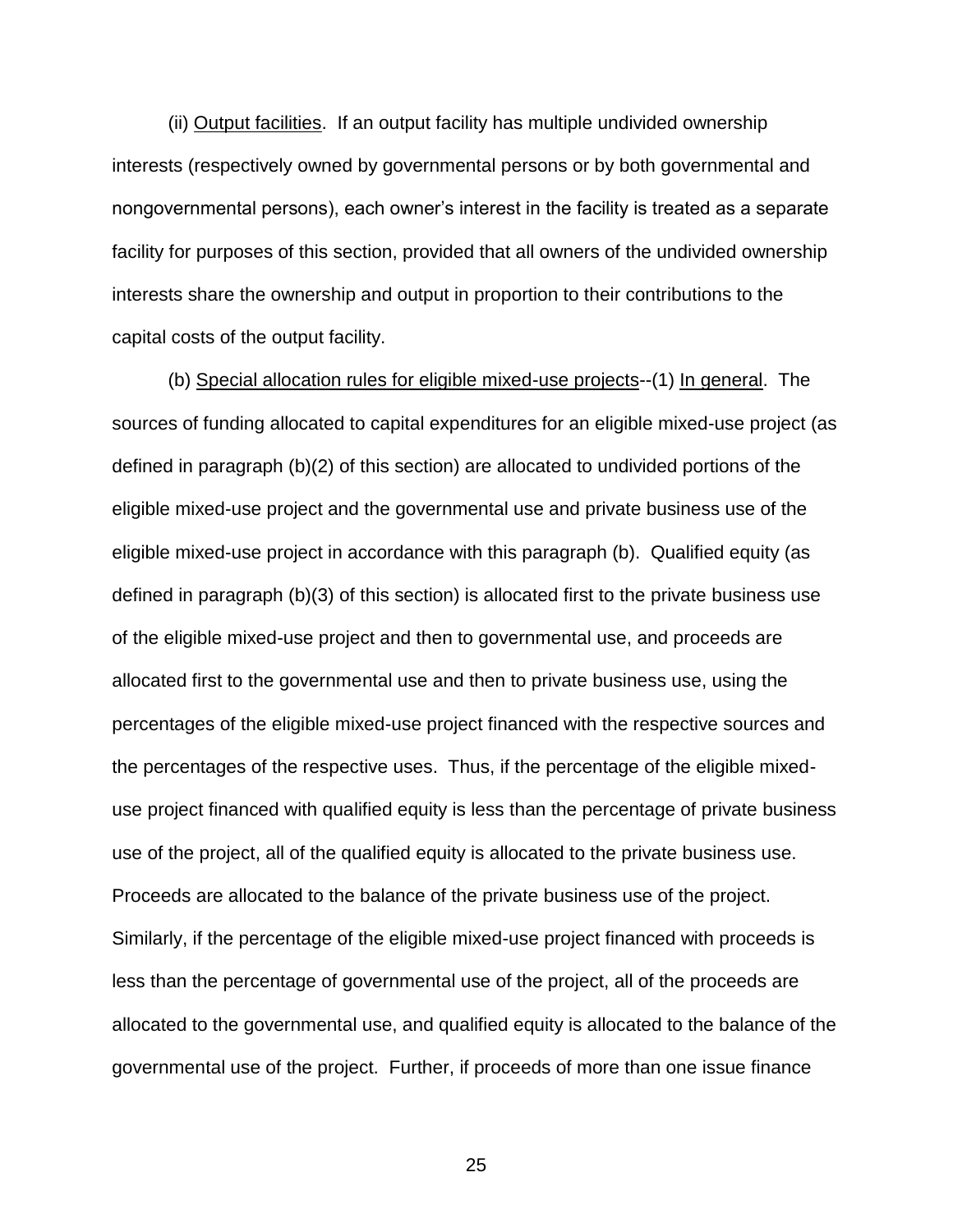the eligible mixed-use project, proceeds of each issue are allocated ratably to the uses to which proceeds are allocated in proportion to the relative amounts of the proceeds of such issues allocated to the eligible mixed-use project. For private business use measured under §1.141-3(g), qualified equity and proceeds are allocated to the uses of the eligible mixed-use project in each one-year period under §1.141-3(g)(4). See Example 1 of paragraph (f) of this section.

(2) Definition of eligible mixed-use project. Eligible mixed-use project means a project (as defined in paragraph (a)(3) of this section) that is financed with proceeds of bonds that, when issued, purported to be governmental bonds (as defined in §1.150- 1(b)) (the applicable bonds) and with qualified equity pursuant to the same plan of financing (within the meaning of  $\S1.150-1(c)(1)(ii)$ ). An eligible mixed-use project must be wholly owned by one or more governmental persons or by a partnership in which at least one governmental person is a partner.

(3) Definition of qualified equity. For purposes of this section, qualified equity means proceeds of bonds that are not tax-advantaged bonds and funds that are not derived from proceeds of a borrowing that are spent on the same eligible mixed-use project as the proceeds of the applicable bonds. Qualified equity does not include equity interests in real property or tangible personal property. Further, qualified equity does not include funds used to redeem or repay governmental bonds. See §§1.141-  $2(d)(2)(ii)$  and 1.141-12(i) (regarding the effects of certain redemptions as remedial actions).

(4) Same plan of financing. Qualified equity finances a project under the same plan of financing that includes the applicable bonds if the qualified equity pays for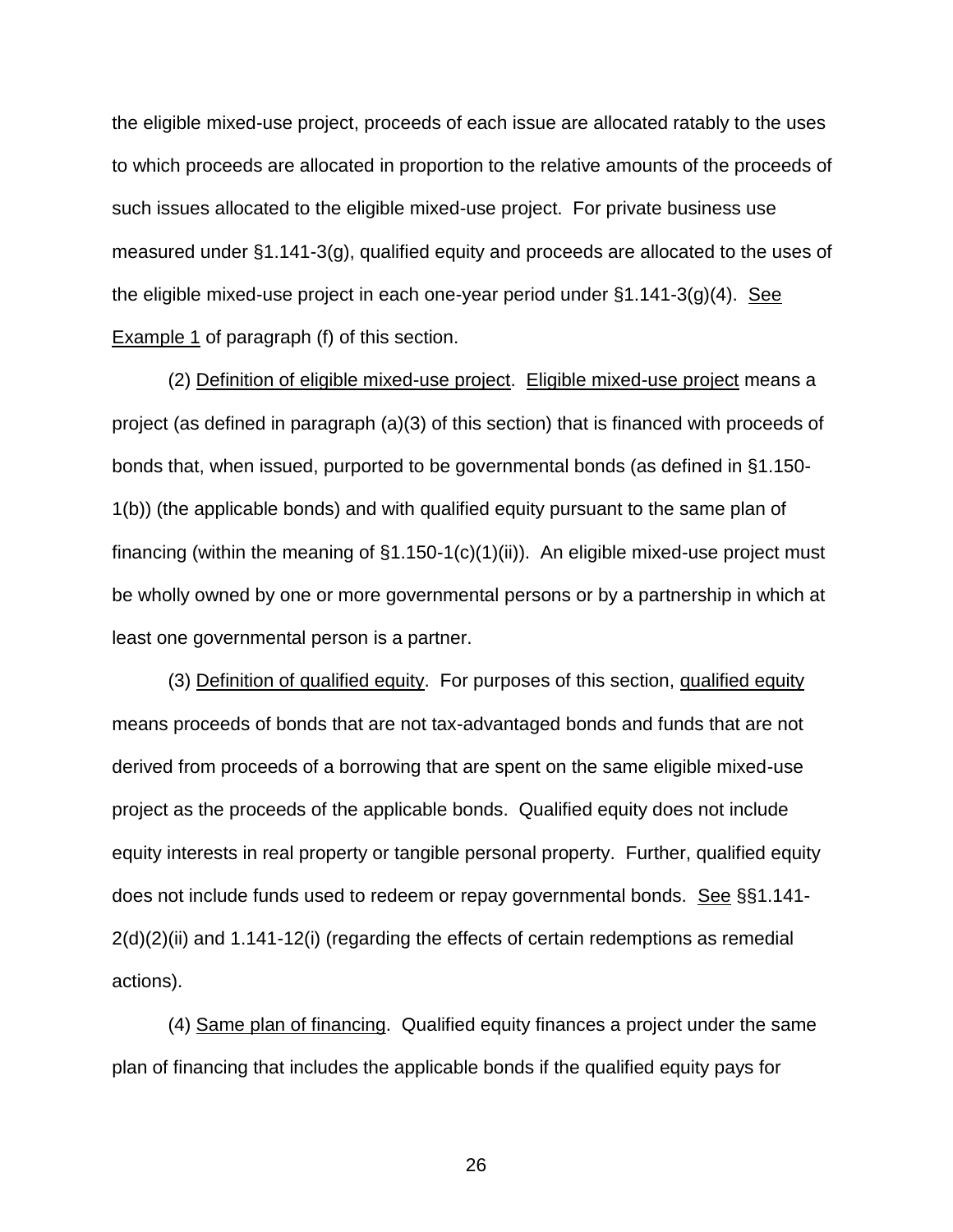capital expenditures of the project on a date that is no earlier than a date on which such expenditures would be eligible for reimbursement by proceeds of the applicable bonds under §1.150-2(d)(2) (regardless of whether the applicable bonds are reimbursement bonds) and, except for a reasonable retainage (within the meaning of §1.148-7(h)), no later than the date on which the measurement period begins.

(c) Allocations of private payments. Except as provided in this paragraph (c), private payments for a project are allocated in accordance with §1.141-4. Payments under an output contract that result in private business use of an eligible mixed-use project are allocated to the same source of funding (notwithstanding §1.141-4(c)(3)(v) (regarding certain allocations of private payments to equity)) allocated to the private business use from such contract under paragraph (b) of this section.

(d) Allocations of proceeds to common costs of an issue. Proceeds used for expenditures for common costs (for example, issuance costs, qualified guarantee fees, or reasonably required reserve or replacement funds) are allocated in accordance with  $\S1.141-3(g)(6)$ . Proceeds, as allocated under  $\S1.141-3(g)(6)$  to an eligible mixed-use project, are allocated to the uses of the project in the same proportions as the proceeds allocated to the uses under paragraph (b) of this section.

(e) Allocations of proceeds to bonds. In general, proceeds are allocated to bonds in accordance with the rules for allocations of proceeds to bonds for separate purposes of multipurpose issues in §1.141-13(d). For an issue that is not a multipurpose issue (or is a multipurpose issue for which the issuer has not made a multipurpose allocation), proceeds are allocated to bonds ratably in a manner similar to the allocation of proceeds to projects under paragraph (a)(2) of this section.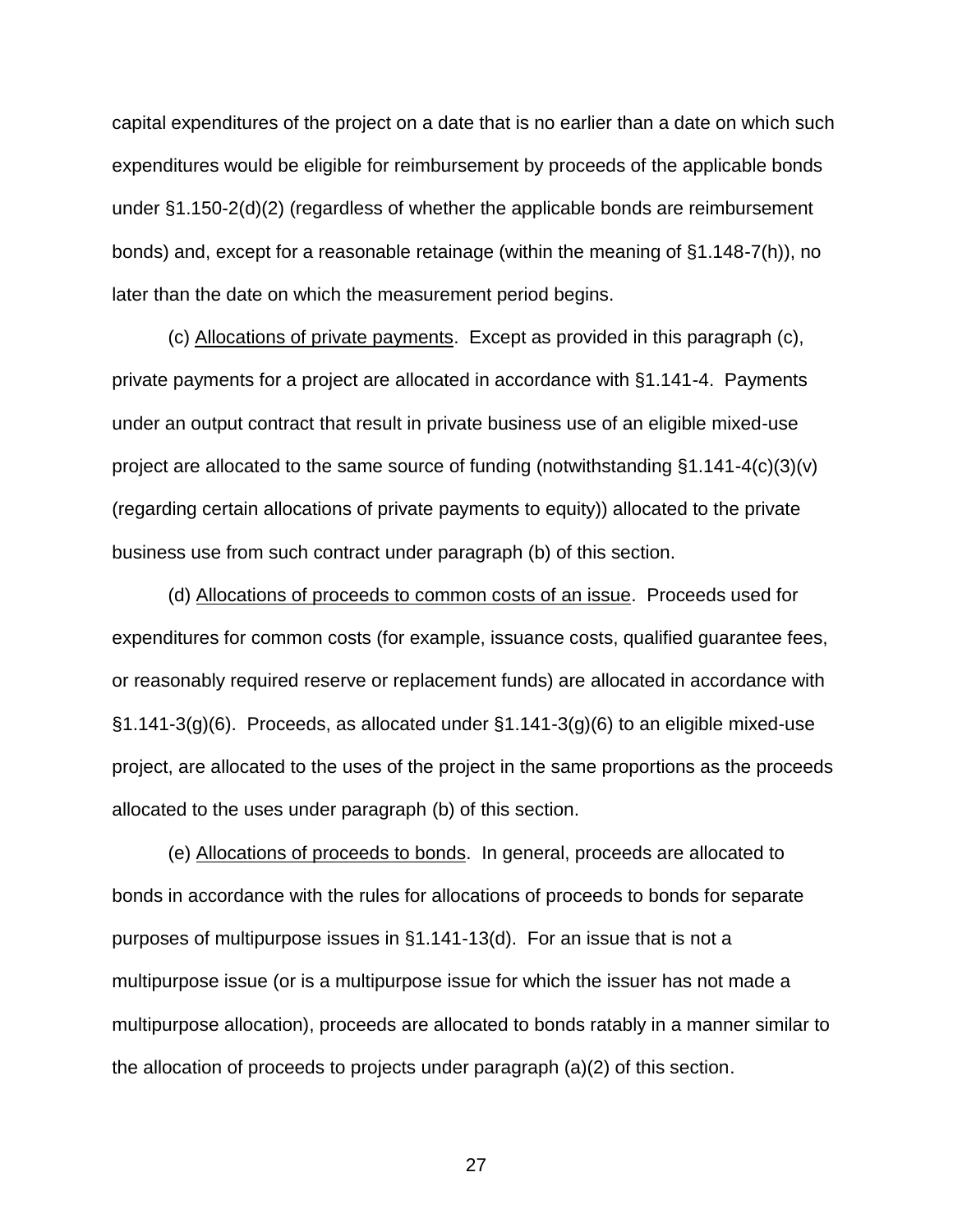(f) Examples. The following examples illustrate the application of this section:

Example 1. Mixed-use project. City A issues \$70x of bonds (the Bonds) and finances the construction of a 10-story office building costing \$100x (the Project) with proceeds of the Bonds and \$30x of qualified equity (the Qualified Equity). To the extent that the private business use of the Project does not exceed 30 percent in any particular year, the Qualified Equity is allocated to the private business use. If private business use of the Project were, for example, 44 percent in a year, the Qualified Equity would be allocated to 30 percent (\$30x) private business use and proceeds of the Bonds would be allocated to the excess (that is, 14 percent or \$14x), resulting in private business use of the Bonds in that year of 20 percent (\$14x/\$70x). Conversely, if private business use of the Project were 20 percent, Qualified Equity would be allocated to that 20 percent. The remaining Qualified Equity (that is, 10 percent or \$10x) would be allocated to the governmental use in excess of the 70 percent to which the proceeds of the Bonds would be allocated.

Example 2. Mixed-use output facility. Authority A is a governmental person that owns and operates an electric transmission facility. Several years ago, Authority A used its equity to pay capital expenditures of \$1000x for the facility. Authority A wants to make capital improvements to the facility in the amount of \$100x (the Project). Authority A reasonably expects that, after completion of the Project, it will sell 46 percent of the available output of the facility, as determined under §1.141-7, under output contracts that result in private business use and it will sell 54 percent of the available output of the facility for governmental use. On January 1, 2017, Authority A issues \$60x of bonds (the Bonds) and uses the proceeds of the Bonds and \$40x of qualified equity (the Qualified Equity) to finance the Project. The Qualified Equity is allocated to 40 of the 46 percent private business use resulting from the output contracts. Proceeds of the Bonds are allocated to the 54 percent governmental use and thereafter to the remaining 6 percent private business use.

Example 3. Subsequent improvements and replacements. County A owns a hospital, which opened in 2001, that it financed entirely with proceeds of bonds it issued in 1998 (the 1998 Bonds). In 2017, County A finances the cost of an addition to the hospital with proceeds of bonds (the 2017 Bonds) and qualified equity (the 2017 Qualified Equity). The original hospital is a project (the 1998 Project) and the addition is a project (the 2017 Project). Proceeds of the 2017 Bonds and the 2017 Qualified Equity are allocated to the 2017 Project. The 2017 Qualified Equity is allocated first to the private business use of the 2017 Project and then to the governmental use of the 2017 Project. Proceeds of the 2017 Bonds are allocated first to the governmental use of the 2017 Project and then to the private business use of that project. Neither proceeds of the 2017 Bonds nor 2017 Qualified Equity is allocated to the uses of the 1998 Project. Proceeds of the 1998 Bonds are not allocated to uses of the 2017 Project.

Par 6. Section 1.141-12 is amended by:

a. Revising the last sentence of paragraph (d)(1).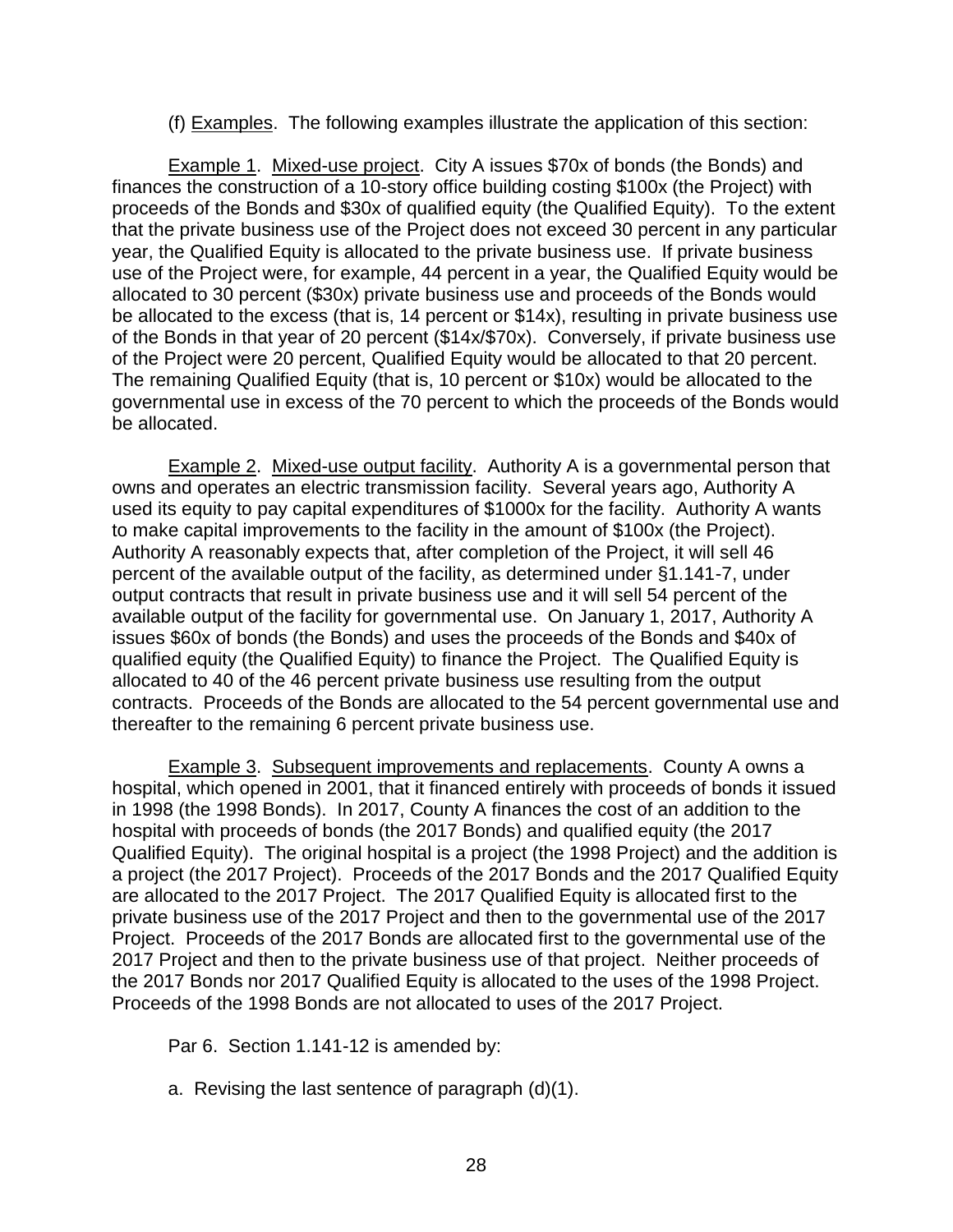- b. Redesignating paragraphs (d)(3) through (d)(5) as (d)(4) through (d)(6).
- c. Adding new paragraph (d)(3).
- d. Revising paragraph (i)(1).
- e. Redesignating paragraph (i)(2) as (i)(3).
- f. Adding new paragraph (i)(2).
- g. Revising paragraphs (j), and (k), **Example 8.**

The revisions and additions read as follows:

## §1.141-12 Remedial actions.

#### \* \* \* \* \*

(d) \* \* \* (1) \* \* \* Except as provided in paragraph (d)(3) of this section, if the bonds are not redeemed within 90 days of the date of the deliberate action, a defeasance escrow must be established for those bonds within 90 days of the deliberate action.

\* \* \* \* \*

(3) Anticipatory remedial action. The requirements of paragraphs (d)(1) and (2) of this section for redemption or defeasance of the nonqualified bonds within 90 days of the deliberate action are met if the issuer declares its official intent to redeem or defease all of the bonds that would become nonqualified bonds in the event of a subsequent deliberate action that would cause the private business tests or the private loan financing test to be met and redeems or defeases such bonds prior to that deliberate action. The issuer must declare its official intent on or before the date on which it redeems or defeases such bonds, and the declaration of intent must identify the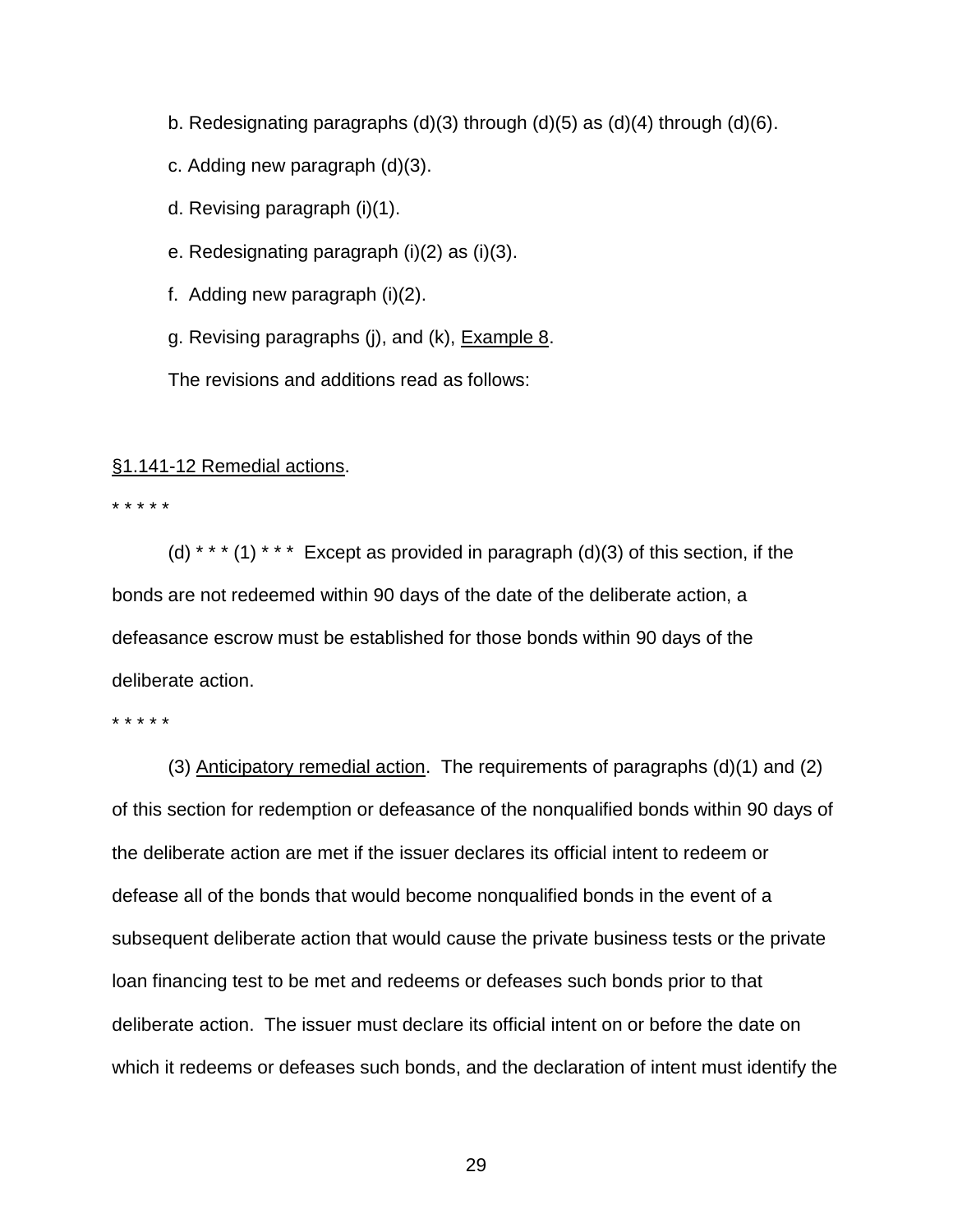financed property or loan with respect to which the anticipatory remedial action is being taken and describe the deliberate action that potentially may result in the private business tests being met (for example, sale of financed property that the buyer may then lease to a nongovernmental person). Rules similar to those in §1.150-2(e) (regarding official intent for reimbursement bonds) apply to declarations of intent under this paragraph (d)(3), including deviations in the descriptions of the project or loan and deliberate action and the reasonableness of the official intent.

\* \* \* \* \*

 $(i) * * * *$ 

(1) If a remedial action is taken under paragraph (d) of this section, the amount of private business use or private loans resulting from the deliberate action that is taken into account for purposes of determining whether the bonds are private activity bonds is that portion of the remaining bonds that is used for private business use or private loans (as calculated under paragraph (j) of this section);

(2) If a remedial action is taken under paragraph (e) or (f) of this section, the amount of private business use or private loans resulting from the deliberate action is not taken into account for purposes of determining whether the bonds are private activity bonds; and

\* \* \* \* \*

(j) Nonqualified bonds--(1) Amount of nonqualified bonds*.* The nonqualified bonds are a portion of the outstanding bonds in an amount that, if the remaining bonds were issued on the date on which the deliberate action occurs, the remaining bonds would not meet the private business use test or private loan financing test, as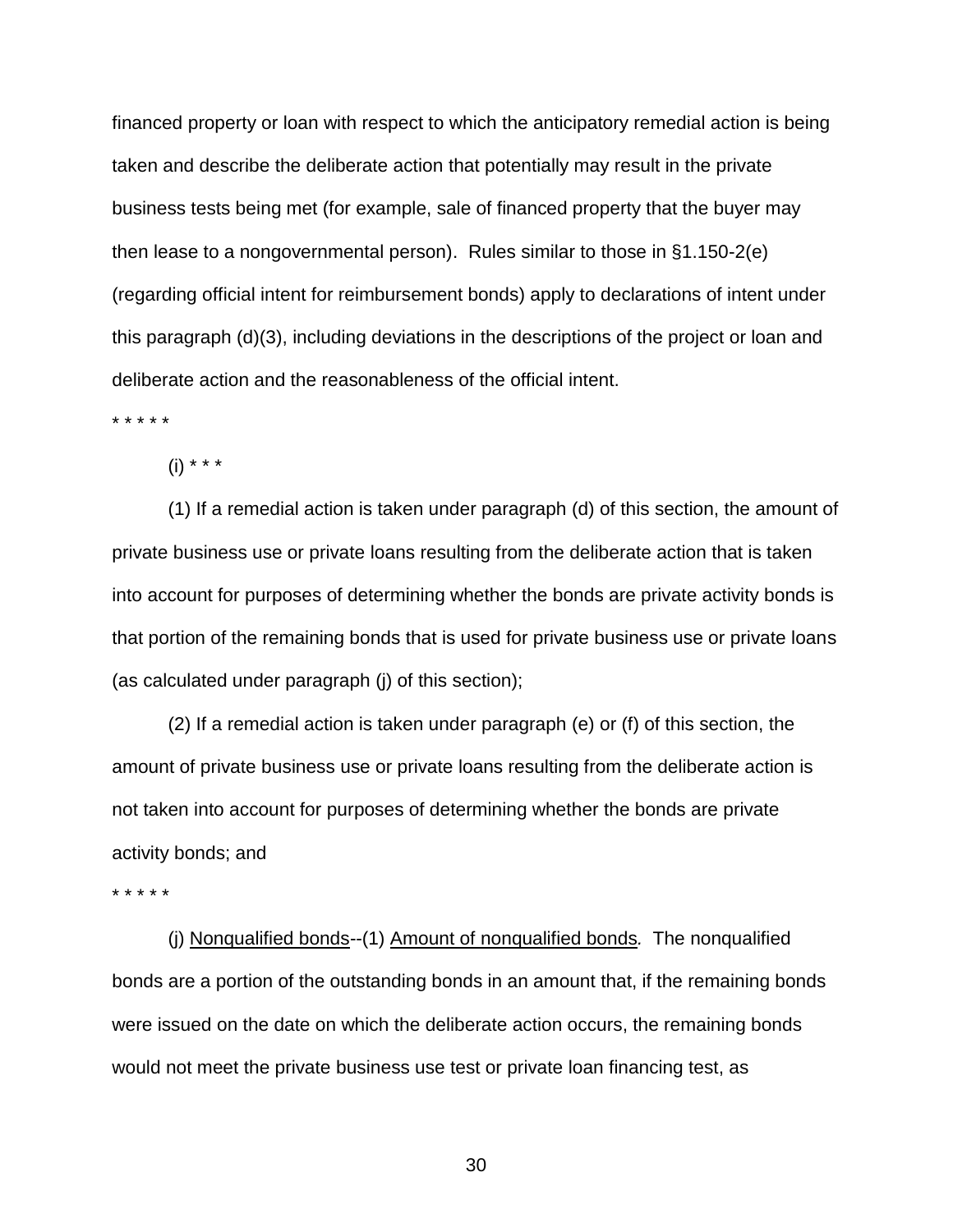applicable. For this purpose, the amount of private business use is the greatest percentage of private business use in any one-year period commencing with the oneyear period in which the deliberate action occurs.

(2) Allocation of nonqualified bonds**.** Allocations of nonqualified bonds must be made on a pro rata basis, except that, for purposes of paragraph (d) of this section (relating to redemption or defeasance), an issuer may treat any bonds of an issue as the nonqualified bonds so long as--

(i) The remaining weighted average maturity of the issue, determined as of the date on which the nonqualified bonds are redeemed or defeased (determination date), and excluding from the determination the nonqualified bonds redeemed or defeased by the issuer in accordance with this section, is not greater than

(ii) The remaining weighted average maturity of the issue, determined as of the determination date, but without regard to the redemption or defeasance of any bonds (including the nonqualified bonds) occurring on the determination date.

 $(k)$  \* \* \*

Example 8. Compliance after remedial action**.** In 2007, City G issues bonds with proceeds of \$10 million to finance a courthouse. The bonds have a weighted average maturity that does not exceed 120 percent of the reasonably expected economic life of the courthouse. City G enters into contracts with nongovernmental persons that result in private business use of 10 percent of the courthouse per year. More than 10 percent of the debt service on the issue is secured by private security or payments. In 2019, in a bona fide and arm's length arrangement, City G enters into a management contract with a nongovernmental person that results in private business use of an additional 40 percent of the courthouse per year during the remaining term of the bonds. City G immediately redeems the nonqualified bonds, or 44.44 percent of the outstanding bonds. This is the portion of the outstanding bonds that, if the remaining bonds were issued on the date on which the deliberate action occurs, the remaining bonds would not meet the private business use test, treating the amount of private business use as the greatest percentage of private business use in any one-year period commencing with the one-year period in which the deliberate action occurs (50 percent). This percentage is computed by dividing the percentage of the facility used for a government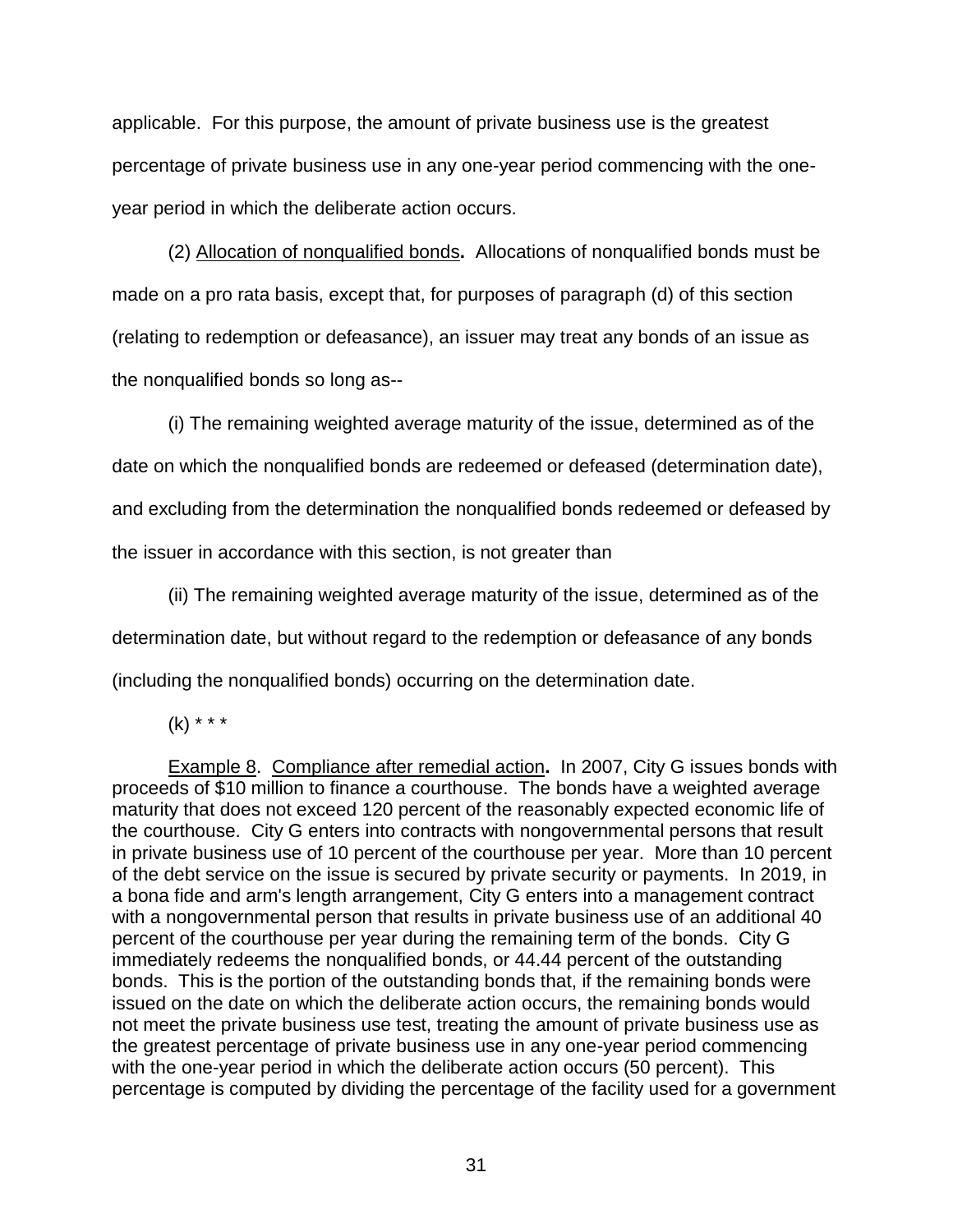use (50 percent) by the minimum amount of government use required (90 percent), and subtracting the resulting percentage (55.56 percent) from 100 percent (44.44 percent). For purposes of subsequently applying section 141 to the issue, City G may continue to use all of the proceeds of the outstanding bonds in the same manner (that is, for the courthouse and the private business use) without causing the issue to meet the private business use test. The issue continues to meet the private security or payment test. The result would be the same if City G, instead of redeeming the bonds, established a defeasance escrow for those bonds, provided that the requirement of paragraph (d)(5) of this section is met. If City G takes a subsequent deliberate action that results in further private business use, it must take into account 10 percent of private business use in addition to that caused by the second deliberate act.

Par 7. Section 1.141-13 is amended by revising paragraph (d)(1) and paragraph

(g), Example 5, to read as follows:

§1.141-13 Refunding issues.

\* \* \* \* \*

(d) Multipurpose issue allocations--(1) In general. For purposes of section 141, unless the context clearly requires otherwise, §1.148-9(h) applies to allocations of multipurpose issues (as defined in §1.148-1(b)), including allocations involving the refunding purposes of the issue. An allocation under this paragraph (d) may be made at any time, but once made, may not be changed. An allocation is not reasonable under this paragraph (d) if it achieves more favorable results under section 141 than could be achieved with actual separate issues. Each of the separate issues under the allocation must consist of one or more tax-exempt bonds. Allocations made under this paragraph (d) and §1.148-9(h) must be consistent for purposes of sections 141 and 148.

\* \* \* \* \*

 $(g)$  \* \* \*

Example 5. Multipurpose issue. (i) In 2017, State D issues bonds to finance the construction of two office buildings, Building 1 and Building 2. D expends an equal amount of the proceeds on each building. D enters into arrangements that result in private business use of 8 percent of Building 1 and 12 percent of Building 2 during the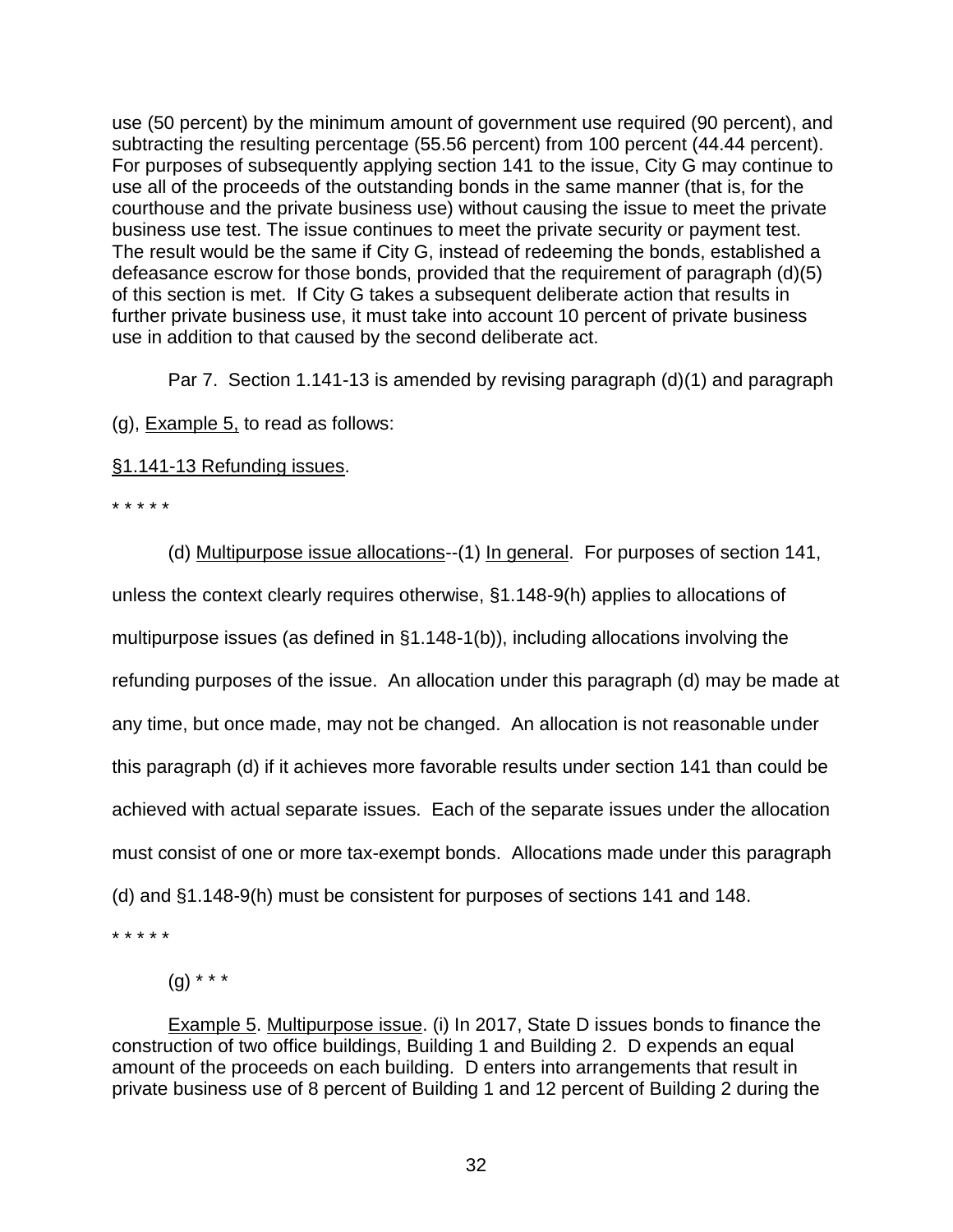measurement period under §1.141-3(g) and private payments of 4 percent of the 2017 bonds in respect of Building 1 and 6 percent of the 2017 bonds in respect of Building 2. These arrangements result in a total of 10 percent of the proceeds of the 2017 bonds being used for a private business use and total private payments of 10 percent. In 2022, D purports to make a multipurpose issue allocation under paragraph (d) of this section of the outstanding 2017 bonds, allocating the issue into two separate issues of equal amounts with one issue allocable to Building 1 and the second allocable to Building 2. An allocation is unreasonable under paragraph (d) of this section if it achieves more favorable results under section 141 than could be achieved with actual separate issues. D's allocation is unreasonable because, if permitted, it would allow more favorable results under section 141 for the 2017 bonds (that is, private business use and private payments that exceed 10 percent for the 2017 bonds allocable to Building 2) than could be achieved with actual separate issues. In addition, if D's purported allocation was intended to result in two separate issues of tax-exempt governmental bonds (versus tax-exempt private activity bonds), the allocation would violate paragraph (d) of this section in the first instance because the allocation to the separate issue for Building 2 would fail to qualify separately as an issue of tax-exempt governmental bonds as a result of its 12 percent of private business use and private payments.

(ii) The facts are the same as in paragraph (i) of this Example 5, except that D enters into arrangements only for Building 1, and it expects no private business use of Building 2. In 2022, D allocates an equal amount of the outstanding 2017 bonds to Building 1 and Building 2. D selects particular bonds for each separate issue such that the allocation does not achieve a more favorable result than could have been achieved by issuing actual separate issues. D uses the same allocation for purposes of both sections 141 and 148. D's allocation is reasonable.

(iii) The facts are the same as in paragraph (ii) of this  $Example\ 5$ , except that as part of the same issue, D issues bonds for a privately used airport. The airport bonds, if issued as a separate issue, would be qualified private activity bonds. The remaining bonds, if issued separately from the airport bonds, would be governmental bonds. Treated as one issue, however, the bonds are taxable private activity bonds. Therefore, D makes its allocation of the bonds under paragraph (d) of this section and §1.150- 1(c)(3) into 3 separate issues on or before the issue date. Assuming all other applicable requirements are met, the bonds of the respective issues will be tax-exempt qualified private activity bonds or governmental bonds.

\* \* \* \* \*

Par. 8. Section 1.141-15 is amended by:

a. Revising the heading and paragraph (a).

b. Adding paragraph (b)(4),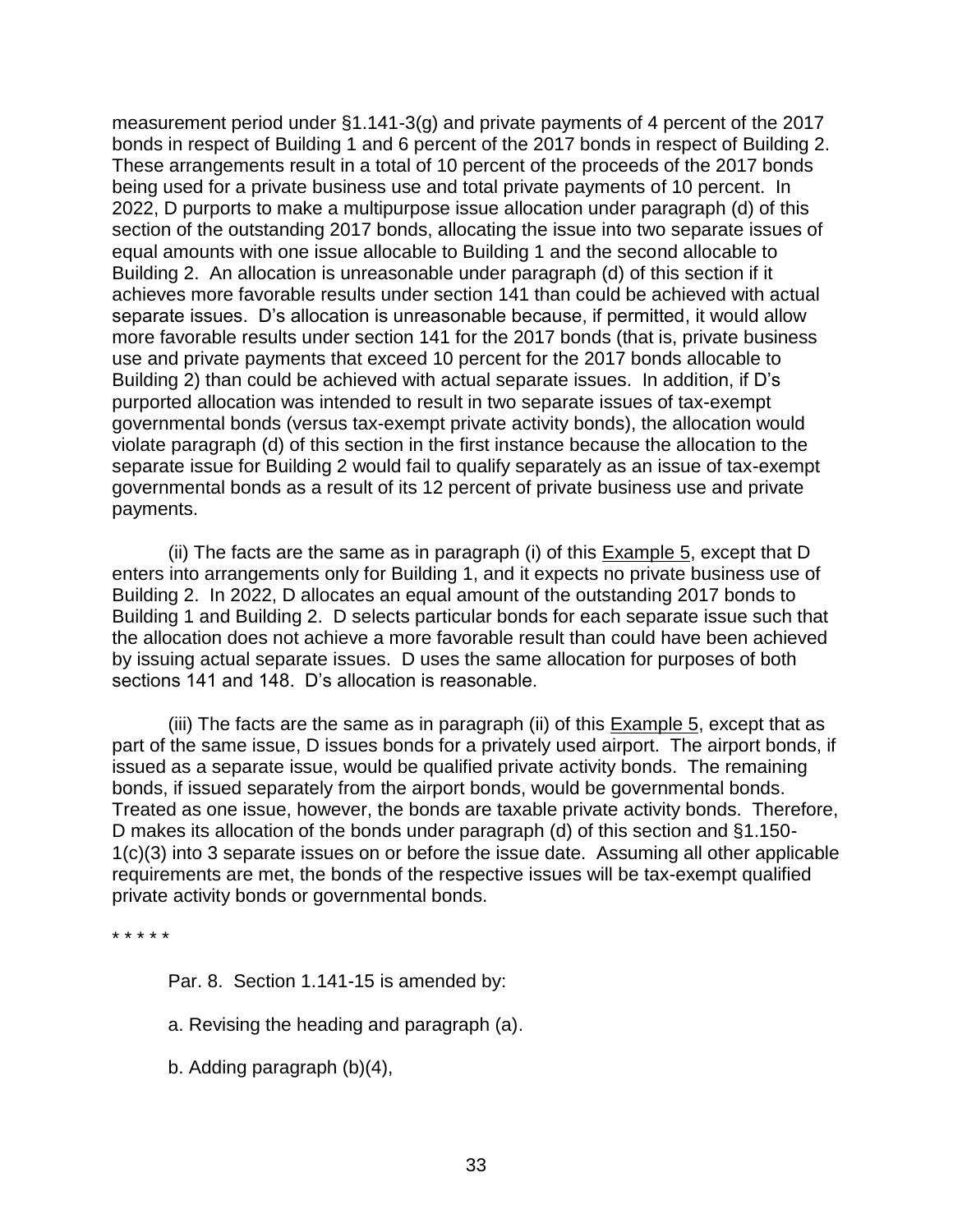c. Revising paragraphs (e) and (i).

d. Adding paragraphs (l) and (m).

The revisions and additions read as follows:

## §1.141-15 Effective/applicability dates.

(a) Scope. The effective dates of this section apply for purposes of §§1.141-1 through 1.141-14, 1.145-1 through 1.145-2, and 1.150-1(a)(3) and the definition of bond documents contained in §1.150-1(b).

(b) \* \* \*

(4) Certain remedial actions--(i) General rule. For bonds subject to §1.141-12, the provisions of §1.141-12(d)(3), (i), (j), and (k), Example 8*,* apply to deliberate actions that occur on or after **[INSERT DATE 90 DAYS AFTER PUBLICATION IN THE** 

## **FEDERAL REGISTER]**.

(ii) Special rule for allocations of nonqualified bonds. For purposes of §1.141-  $12(j)(2)$ , in addition to the allocation methods permitted in  $\S1.141-12(j)(2)$ , an issuer may treat bonds with the longest maturities (determined on a bond-by-bond basis) as the nonqualified bonds, but only for bonds sold before **[INSERT DATE 90 DAYS AFTER PUBLICATION IN THE FEDERAL REGISTER]**.

\* \* \* \* \*

(e) Permissive application of certain sections--(1) In general. The following sections may each be applied by issuers to any bonds:

- (i) Section 1.141-3(b)(4);
- (ii) Section 1.141-3(b)(6); and
- (iii) Section 1.141-12.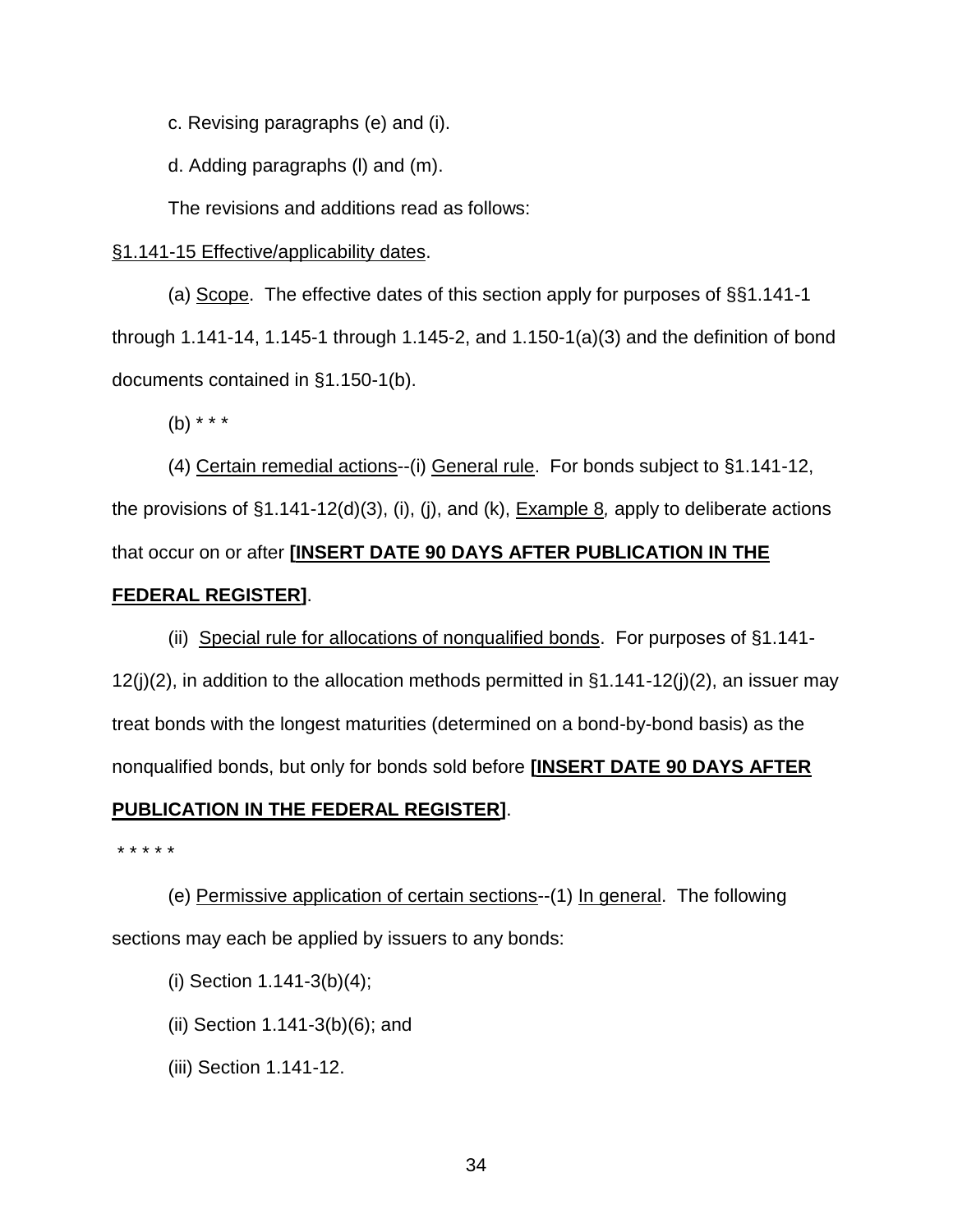(2) Transition rule for pre-effective date bonds*.* For purposes of paragraphs (e)(1) and (h) of this section, issuers may apply §1.141-12 to bonds issued before May 16, 1997, without regard to paragraph (d)(5) thereof with respect to deliberate actions that occur on or after April 21, 2003.

\* \* \* \* \*

(i) Permissive application of certain regulations relating to output facilities. Issuers may apply each of the following sections to any bonds used to finance output facilities:

(1) Section 1.141-6;

- (2) Section 1.141-7(f)(3); and
- (3) Section 1.141-7(g).

\* \* \* \* \*

(l) Applicability date for certain regulations relating to allocation and accounting-- (1) In general. Except as otherwise provided in this section, §§1.141-1(e), 1.141-  $3(g)(2)(v)$ , 1.141-6, 1.141-13(d), and 1.145-2(b)(4), (b)(5), and (c)(2) apply to bonds that are sold on or after **[INSERT DATE 90 DAYS AFTER PUBLICATION IN THE FEDERAL REGISTER]** and to which the 1997 regulations (as defined in paragraph (b)(1) of this section) apply.

(2) Permissive application. Issuers may apply  $\S$ §1.141-1(e), 1.141-3(g)(2)(v), 1.141-6, and 1.145-2(b)(4), (b)(5), and (c)(2), in whole but not in part, to bonds to which the 1997 regulations apply.

(m) Permissive retroactive application of certain regulations. Issuers may apply §1.141-13(d) to bonds to which §1.141-13 applies.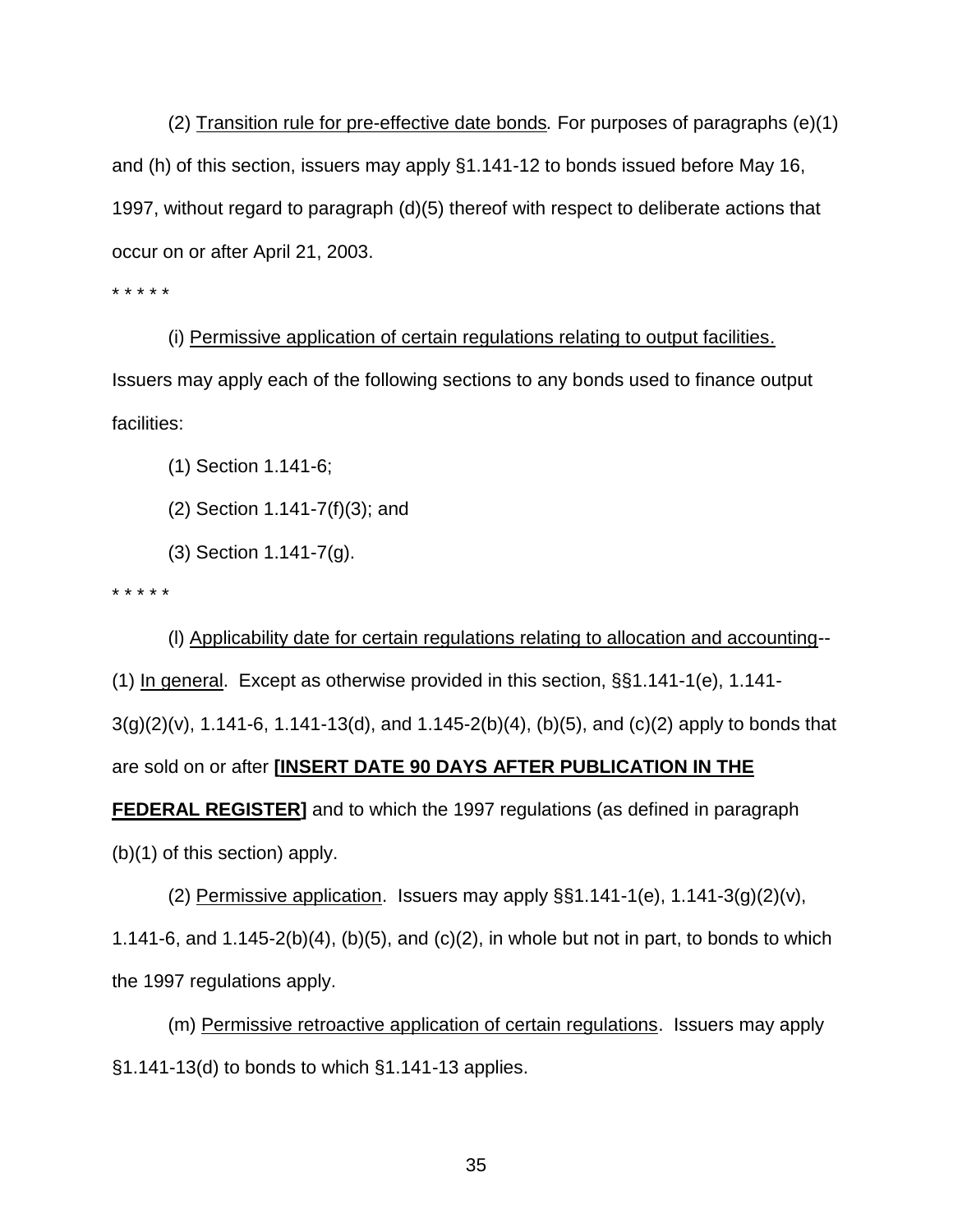Par. 9. Section 1.145-2 is amended by adding paragraphs (b)(4) and (b)(5) and revising the first sentence of paragraph (c)(2) to read as follows:

## §1.145-2 Application of private activity bond regulations.

\* \* \* \* \*

(b) \* \* \*

(4) References to governmental bonds in §1.141-6 mean qualified 501(c)(3) bonds.

(5) References to ownership by governmental persons in §1.141-6 mean ownership by governmental persons or 501(c)(3) organizations.

 $(C)$  \* \* \*

(2) Costs of issuance. Sections  $1.141-3(g)(6)$  and  $1.141-6(d)$  do not apply to the extent costs of issuance are allocated among the other purposes for which the proceeds are used or to portions of a project. \* \* \*

\* \* \* \* \*

Par. 10. Section 1.150-5 is amended by revising paragraph (a)(1) to read as follows: